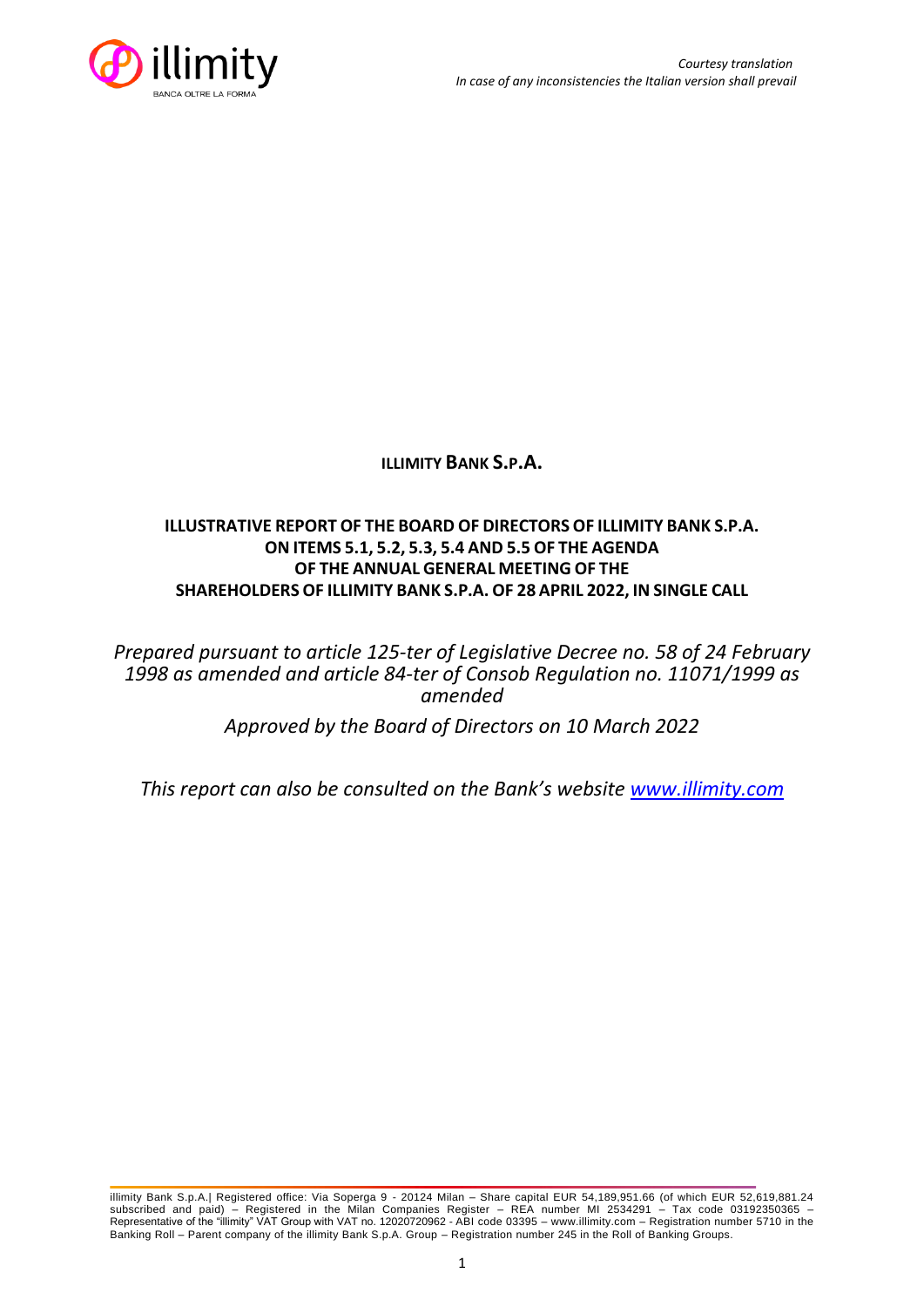

### Shareholders,

You are called to attend the Annual General Meeting at 1:00 p.m. CET on 28 April 2022 in single call, to discuss and adopt resolutions on the following agenda:

- 1. [*OMISSIS*].
- 2. [*OMISSIS*].
- 3. [*OMISSIS*].
- 4. [*OMISSIS*].
- 5. **Appointment of the corporate bodies:**
	- **5.1. Determination of the total number of members of the Board of Directors for the period 2022-2024. Resolutions pertaining thereto and resulting therefrom.**
	- **5.2. Appointment of the members of the Board of Directors who are not also members of the Audit and Internal Control Committee. Resolutions pertaining thereto and resulting therefrom.**
	- **5.3. Appointment of the members of the Audit and Internal Control Committee. Resolutions pertaining thereto and resulting therefrom.**
	- **5.4. Determination of the compensation of the members of the Board of Directors who are not also members of the Audit and Internal Control Committee. Resolutions pertaining thereto and resulting therefrom.**
	- **5.5. Determination of the compensation of the members of the Audit and Internal Control Committee. Resolutions pertaining thereto and resulting therefrom.**
- 6. [*OMISSIS*].

This illustrative report has accordingly been prepared pursuant to article 123-*ter* of Legislative Decree no. 58 of 24 February 1998 as amended (the "**TUF**") and article 84-*ter* of Consob Regulation no. 11071/1999 as amended (the "**Issuers' Regulation**") and provides a description of items 5.1, 5.2, 5.3, 5.4 and 5.5 on the agenda of the Shareholders' Meeting, as well as the relative draft resolutions that you are called to adopt.

illimity Bank S.p.A.| Registered office: Via Soperga 9 - 20124 Milan – Share capital EUR 54,189,951.66 (of which EUR 52,619,881.24 subscribed and paid) – Registered in the Milan Companies Register – REA number MI 2534291 – Tax code 03192350365 – Representative of the "illimity" VAT Group with VAT no. 12020720962 - ABI code 03395 – [www.illimity.com](http://www.illimity.com/) – Registration number 5710 in the Banking Roll – Parent company of the illimity Bank S.p.A. Group – Registration number 245 in the Roll of Banking Groups.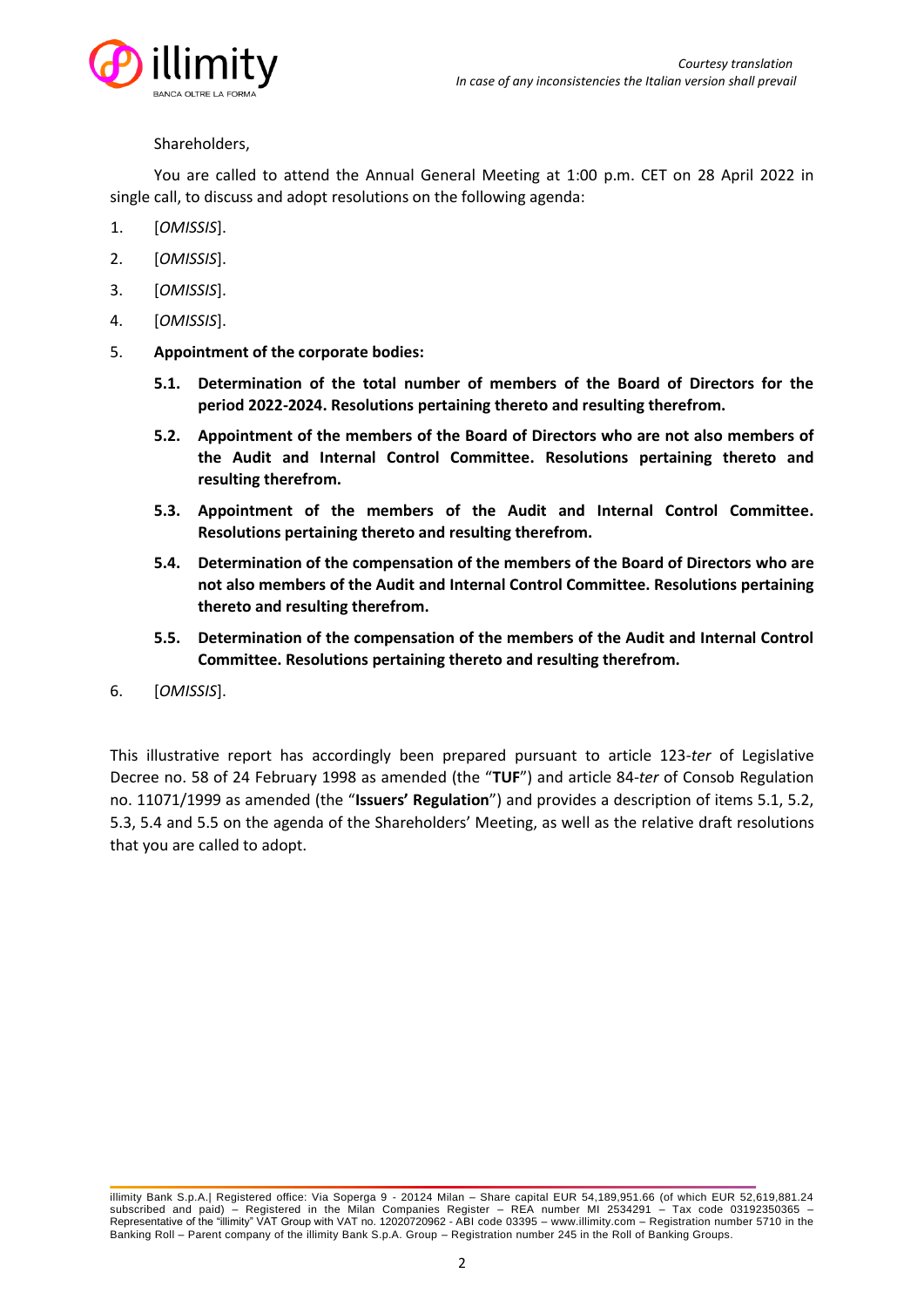

Shareholders,

As known, on 21 February 2022 the General Meeting of the Shareholders of illimity Bank S.p.A. ("**illimity**", the "**Bank**" or the "**Company**") approved the introduction of the "one-tier" corporate governance model, characterised by having a Board of Directors on which members of the Audit and Internal Control Committee (as the body with a control function) also sit, with the adoption of a new version of the Bylaws that is put into practice on the renewal of the corporate bodies by the annual Shareholders' Meeting approving the 2021 financial statements.

You are therefore called to a Shareholders' Meeting of illimity to discuss and adopt resolutions on, amongst other things – in compliance with currently applicable laws and regulations, including the provisions of the Bylaws( $1$ ) – the appointment of the Board of Directors and the Audit and Internal Control Committee for financial years 2022, 2023 and 2024, and accordingly until the Shareholders' Meeting approving the financial statements for the year ending 31 December 2024; and that is, by the means and conditions stated in article 14 of the Bylaws, which envisages a list vote mechanism, as well as taking into consideration CONSOB Determination no. 60 of 28 January 2022 that establishes the minimum percentage shareholding required to submit lists.

In this respect we remind you that article 16 of the Bylaws establishes that the Board of Directors must consist in total of an odd number of members between 9 (nine) and 15 (fifteen), three of whom make up the Audit and Internal Control Committee.

Members of the corporate bodies are elected on the basis of lists submitted by shareholders who at the time of submitting a list have voting rights in the relative resolutions discussed at a Shareholders' Meeting. Listed candidates are assigned a sequential number.

It is recalled that details of the means and timing for the appointment of the corporate bodies are set out in article 14 of the Bylaws, to which reference should be made for any matters not specified in this report. It is however noted that the names stated on the lists must be divided into two separate sections. The first section consists of candidates, whose number may not exceed 14 (fourteen), who are standing for the position as member of the Board of Directors but are not standing to become a member of the Audit and Internal Control Committee. The second section consists solely of candidates, whose number may not exceed 5 (five), who are standing for both the Board of Directors and the Audit and Internal Control Committee.

In addition, we note– referring for matters not specified to the notice of call and the Bylaws – that:

lists must be filed by persons entitled thereto at the Company's registered office – also by way of the remote means of communication established by the Board of Directors in accordance with the methods stated in the notice of call, so as to enable the persons making the filing of lists to be identified – at least 25 (twenty five) days before the date set for the Shareholders' Meeting and must be made available to the public in accordance with the terms and conditions provided by applicable *pro tempore* laws and regulations at least 21 (twenty one) days before the date set for the Shareholders' Meeting;

<sup>(</sup> 1 ) Pursuant to article 33 of the Bylaws approved by the Shareholders' Meeting of 21 February 2022, the new articles 14, 16 and 24 apply to the appointment of the corporate bodies and are applicable from the date of call of the Shareholders' Meeting convened to appoint such bodies.

illimity Bank S.p.A.| Registered office: Via Soperga 9 - 20124 Milan – Share capital EUR 54,189,951.66 (of which EUR 52,619,881.24 subscribed and paid) – Registered in the Milan Companies Register – REA number MI 2534291 – Tax code 03192350365 – Representative of the "illimity" VAT Group with VAT no. 12020720962 - ABI code 03395 – [www.illimity.com](http://www.illimity.com/) – Registration number 5710 in the Banking Roll – Parent company of the illimity Bank S.p.A. Group – Registration number 245 in the Roll of Banking Groups.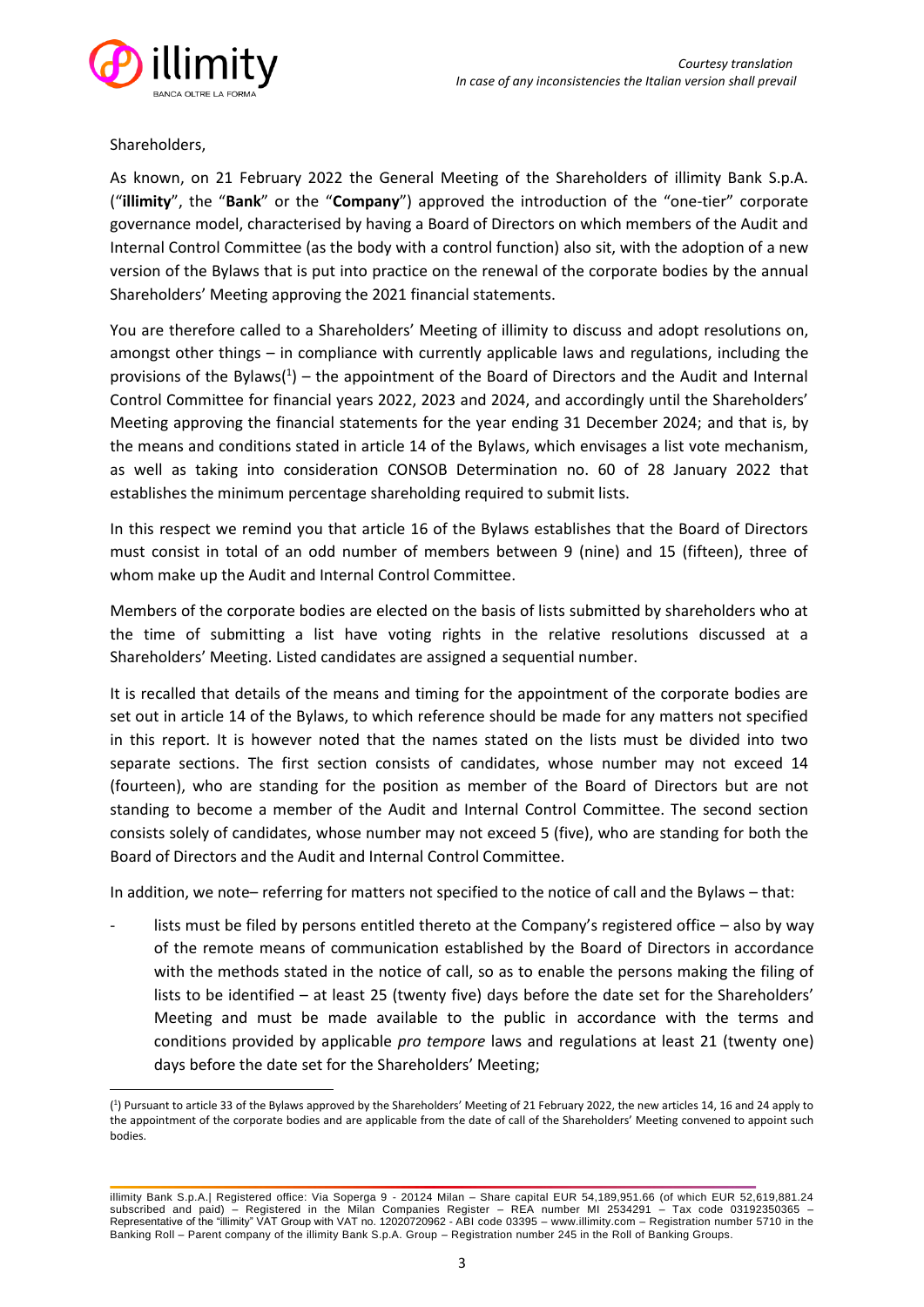

- in accordance with the provisions of the above-mentioned Consob Determination no. 60 of 28 January 2022, only shareholders who, alone or together with other shareholders, in total hold at least 1% of the share capital are entitled to submit lists; ownership of the shareholding required to submit lists is determined with respect to the shares that are recorded in the name of the individual shareholder, or as applicable in the names of several shareholders, on the day on which the lists are filed at the Company's registered office;
- shareholders, parties to a shareholders' agreement as per article 122 of the TUF, the controlling company, subsidiaries and companies under common control pursuant to article 93 of the TUF may not submit lists, or submit lists together with others, not even by way of third parties or trust companies, other than the one they submitted or submitted together with others. In case of non-compliance their signatures and their votes shall not count for any of the lists;
- no candidate may be included in more than one list, failing which he or she will be ineligible.

Pursuant to the combined provisions of article 14 of the Bylaw and applicable laws and regulations, shareholders who would like to submit a list must file the following at the same time and together with each list:

- 1) information on the identity of the shareholders submitting the list, stating the total percentage shareholding held having voting rights at ordinary Shareholders' Meetings;
- 2) declarations of shareholders who submit, or jointly submit, a list, other than those that hold, also jointly, a controlling or relative majority holding, attesting the absence with the latter of connections qualified as relevant by *pro tempore* laws and regulations applicable to the Company;
- 3) a comprehensive description of the personal and professional characteristics of each candidate, including information on offices held as director or statutory auditor in other companies, and a statement in which individual candidates accept their nomination and represent, under their own responsibility, that there are no causes for ineligibility or incompatibility, and that they meet the directorship requirements established by laws, regulations and the Bylaws (and if necessary those required to be a member of the Audit and Internal Control Committee) and the independence requirements as applicable provided for hereunder; as well as
- 4) any further documentation and declaration required by applicable *pro tempore* laws and regulations or that is useful for an overall assessment of suitability for the office, also in accordance with the Orientations on the composition of the corporate bodies (as defined below) for the composition of the corporate bodies;
- 5) any other information required by applicable laws and regulations that may be stated in the notice of call for the Shareholders' Meeting.

The certification issued by a qualified intermediary attesting ownership of the number of shares needed to submit lists may be produced on filing the list or also subsequently, provided this is at least 21 (twenty one) days before the day set for the Shareholders' Meeting.

illimity Bank S.p.A.| Registered office: Via Soperga 9 - 20124 Milan – Share capital EUR 54,189,951.66 (of which EUR 52,619,881.24 subscribed and paid) – Registered in the Milan Companies Register – REA number MI 2534291 – Tax code 03192350365 – Representative of the "illimity" VAT Group with VAT no. 12020720962 - ABI code 03395 – [www.illimity.com](http://www.illimity.com/) – Registration number 5710 in the Banking Roll – Parent company of the illimity Bank S.p.A. Group – Registration number 245 in the Roll of Banking Groups.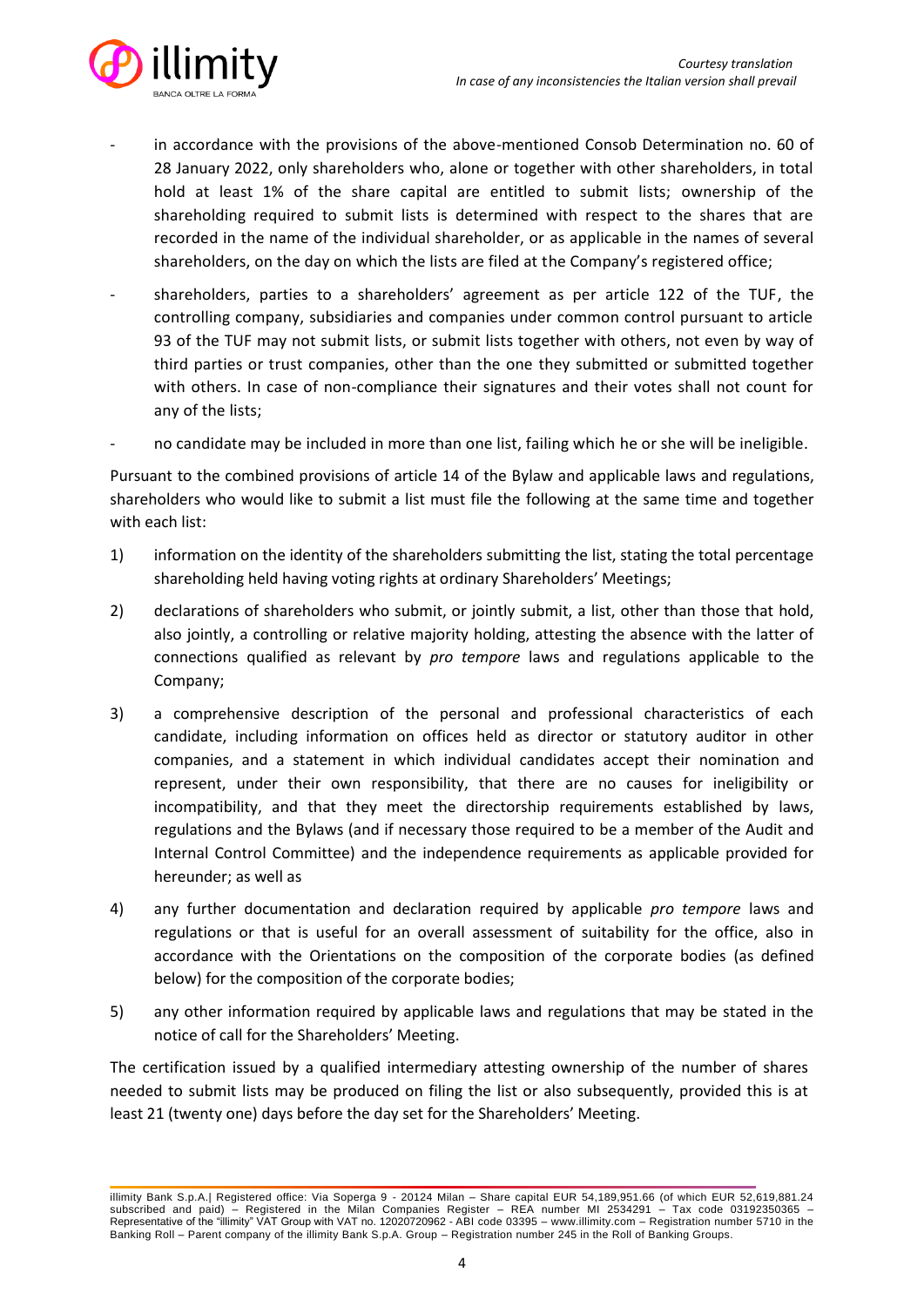

Submitted lists that do not comply with the above requirements shall be considered as not having been submitted.

Shareholders submitting a "minority list" are in addition addressed by the recommendations formulated by Consob in its Communication no. DEM/9017893 of 26 February 2009. More specifically, shareholders intending to submit a "minority list" must submit, together with the list, a declaration that certifies the absence of any connections, also indirect, pursuant to article 147-*ter*, paragraph 3 of the TUF and article 144-*quinquies* of Consob Regulation no. 11971 of 14 May 1999 as amended (the "Issuers' Regulation"), where these may be identified on the basis of notifications of significant shareholdings pursuant to article 120 of the TUF or the publication of shareholders' agreements pursuant to article 122 of the TUF, with the majority shareholders or with shareholders party to relevant shareholders' agreements.

Corporate bodies must be renewed in compliance with gender balance provisions (article 147-*ter* of the TUF as amended by Law no. 160/2019). Lists must contain a number of candidates belonging to the lesser represented gender able to ensure, within each list, compliance with such balance. More specifically , as far as this renewal is concerned, at least 2/5 (two fifths) of the members of the Board of Directors must belong to the lesser represented gender, rounded up in the case of a fractional number; accordingly lists having a number of candidates equal to or greater than 3 (three) must ensure the presence of both genders, on penalty of invalidation, so that the number of candidates of the lesser represented gender is at least equal to the above-stated minimum.

It is further recalled that pursuant to the second paragraph of article 16 of the Bylaws, at least 4 (four) of the Directors other than members of the Audit and Internal Control Committee must meet the independence requirements established by article 26 of Legislative Decree no. 385 of 1 September 1993 (the Consolidated Law on Banking or "**TUB**") and Decree no. 169 of the Ministry of the Economy and Finance of 23 November 2020, ("**DM 169/2020**"), as well as by article 16, paragraph 3 of the Bylaws (the "**Independence Requirements**"). In order to comply with this minimum, the first section of each list:

- if it contains just 1 (one) candidate shall have no restrictions;
- if it contains either 2 (two) or 3 (three) candidates shall identify a minimum number of candidates from within the list, expressly indicated, meeting the Independence Requirements, which must be equal to at least 1 (one);
- if it contains either 4 (four) or 5 (five) candidates shall identify a minimum number of candidates from within the list, expressly indicated, meeting the Independence Requirements, which must be equal to at least 3 (three);
- if it contains a number candidates equal to or greater than 6 (six) shall identify a minimum number of candidates from within the list, expressly indicated, meeting the Independence Requirements, which must be equal to at least 4 (four).

In any case, the minimum number of Independent Directors required for the above purposes for the submission of lists may not be stated as one of the final sequential numbers on such lists.

The members of the Audit and Internal Control Committee must hold the requirements of integrity and professional competence and comply with the limits contemplated by applicable *pro tempore*

illimity Bank S.p.A.| Registered office: Via Soperga 9 - 20124 Milan – Share capital EUR 54,189,951.66 (of which EUR 52,619,881.24 subscribed and paid) – Registered in the Milan Companies Register – REA number MI 2534291 – Tax code 03192350365 – Representative of the "illimity" VAT Group with VAT no. 12020720962 - ABI code 03395 – [www.illimity.com](http://www.illimity.com/) – Registration number 5710 in the Banking Roll – Parent company of the illimity Bank S.p.A. Group – Registration number 245 in the Roll of Banking Groups.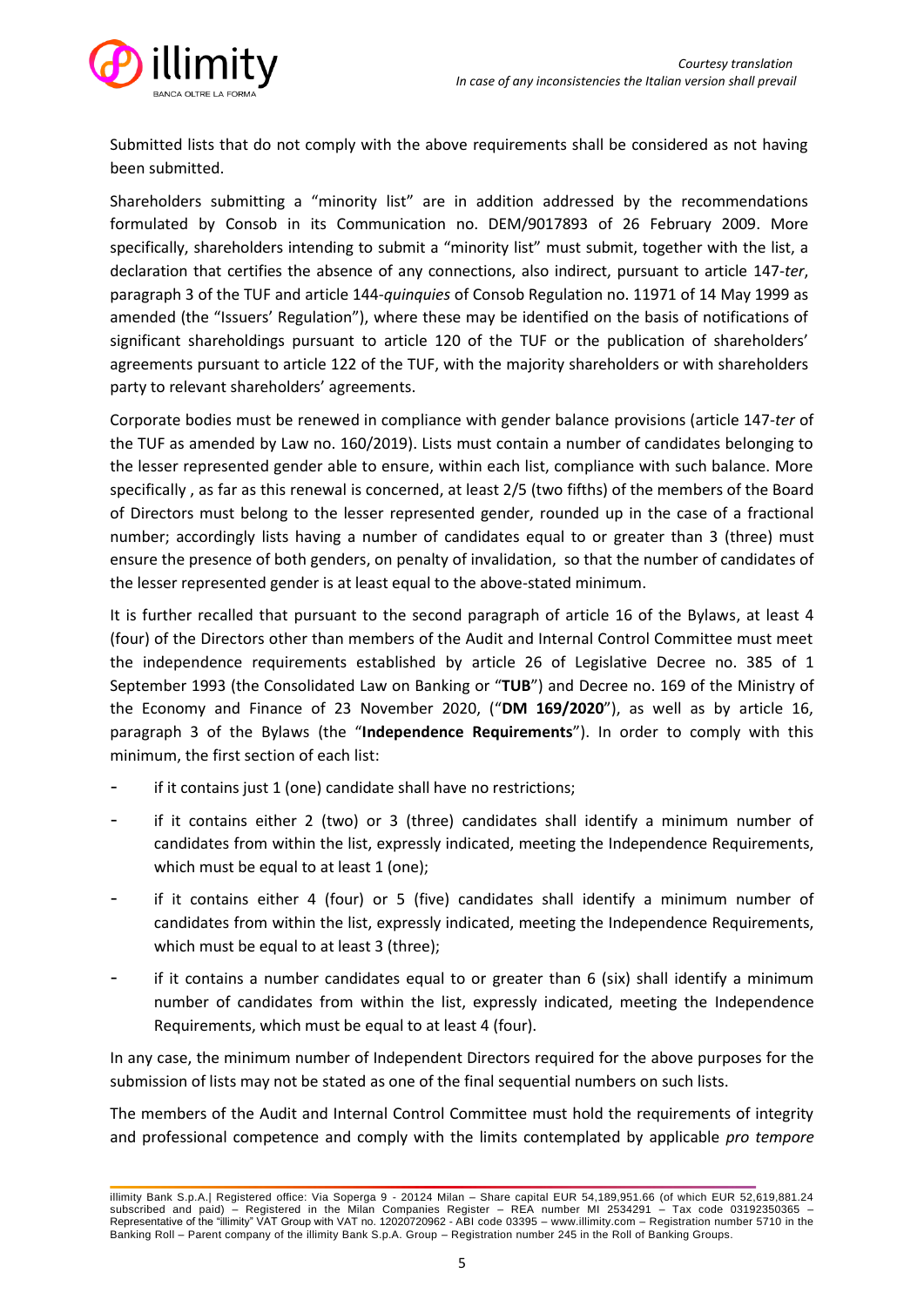

laws and regulations for the number of positions held as a member of control bodies in a listed bank issuing shares on regulated markets. In addition, they must hold the Independence Requirements.

Regarding the requirement for professional competence, at least one of the members of the Audit and Internal Control Committee: (i) must be enrolled in the register of legal auditors and (ii) for a period of at least 3 (three) years must have practiced as a legal auditor. The other members of the Audit and Internal Control Committee must have practiced, also alternatively and for a period of at least 3 (three) years, as a legal auditor or have gained proven experience in the matter of internal controls, administration and finance; in particular, the following are taken into consideration: (i) having performed administration and control activities or managerial duties in the banking, financial, securities or insurance sector; (ii) having performed administration and control activities or managerial duties in listed companies or those of a greater size or of a complexity similar to that of the Company; (iii) having performed professional activities (characterised by suitable levels of complexity and carried out on a continuous basis) concerning matters regarding the banking, financial, securities or insurance sector or in any case relating to the Company's activities; (iv) having taught subjects of a legal or economic nature, or those in any case regarding the banking, financial, securities or insurance sector, as a first or second level lecturer at a university; or (v) having performed managerial or senior managerial duties, whatever they may be called, in public entities or in the public administration regarding the banking, financial, securities or insurance sector, provided that the body in which the person involved carried out such functions has a size and complexity comparable to that of the Company.

Regarding the independence requirement, inter alia the members of the Audit and Internal Control Committee may not hold positions in bodies other than those with a control function in other entities of the Banking Group, or in companies in which the Bank holds, directly or indirectly, a strategic shareholding (for this purpose, a strategic shareholding shall mean at least 10% (ten per cent) of the share capital and voting rights at an ordinary Shareholders' Meeting of the investee company and 5% (five per cent) of the consolidated regulatory capital of the Banking Group). The members of the Audit and Internal Control Committee may not be members of other board committees other than those with competence in risk management, related party transactions or remuneration.

\*\*\*\*\*

In accordance with the supervisory provisions of the Bank of Italy on corporate governance and the provisions of the Corporate Governance Code, given the results of the annual evaluation process carried out on the size, composition and functioning of the board and its committees, as well as the self-evaluation process performed by the Board of Statutory Auditors, the Bank's Board of Directors, assisted by the Appointments Committee, has determined the optimum quantitative and qualitative profile of the corporate bodies in the document "*Orientation of the Board of Directors of illimity Bank S.p.A. on the optimum qualitative and quantitative composition of the corporate bodies*" approved by the Company's Board of Directors on 25 February 2022 and available on the website [www.illimity.com](http://www.illimity.com/), "*Governance / Governance System*" section ("**Orientations on the composition of the corporate bodies**"), to which reference should be made for further details and matters not specified in this Illustrative Report.

The Bank informed the market – and in particular its own shareholders - about the "Orientations on the composition of the corporate bodies" – on 25 February 2022.

illimity Bank S.p.A.| Registered office: Via Soperga 9 - 20124 Milan – Share capital EUR 54,189,951.66 (of which EUR 52,619,881.24 subscribed and paid) – Registered in the Milan Companies Register – REA number MI 2534291 – Tax code 03192350365 – Representative of the "illimity" VAT Group with VAT no. 12020720962 - ABI code 03395 – [www.illimity.com](http://www.illimity.com/) – Registration number 5710 in the Banking Roll – Parent company of the illimity Bank S.p.A. Group – Registration number 245 in the Roll of Banking Groups.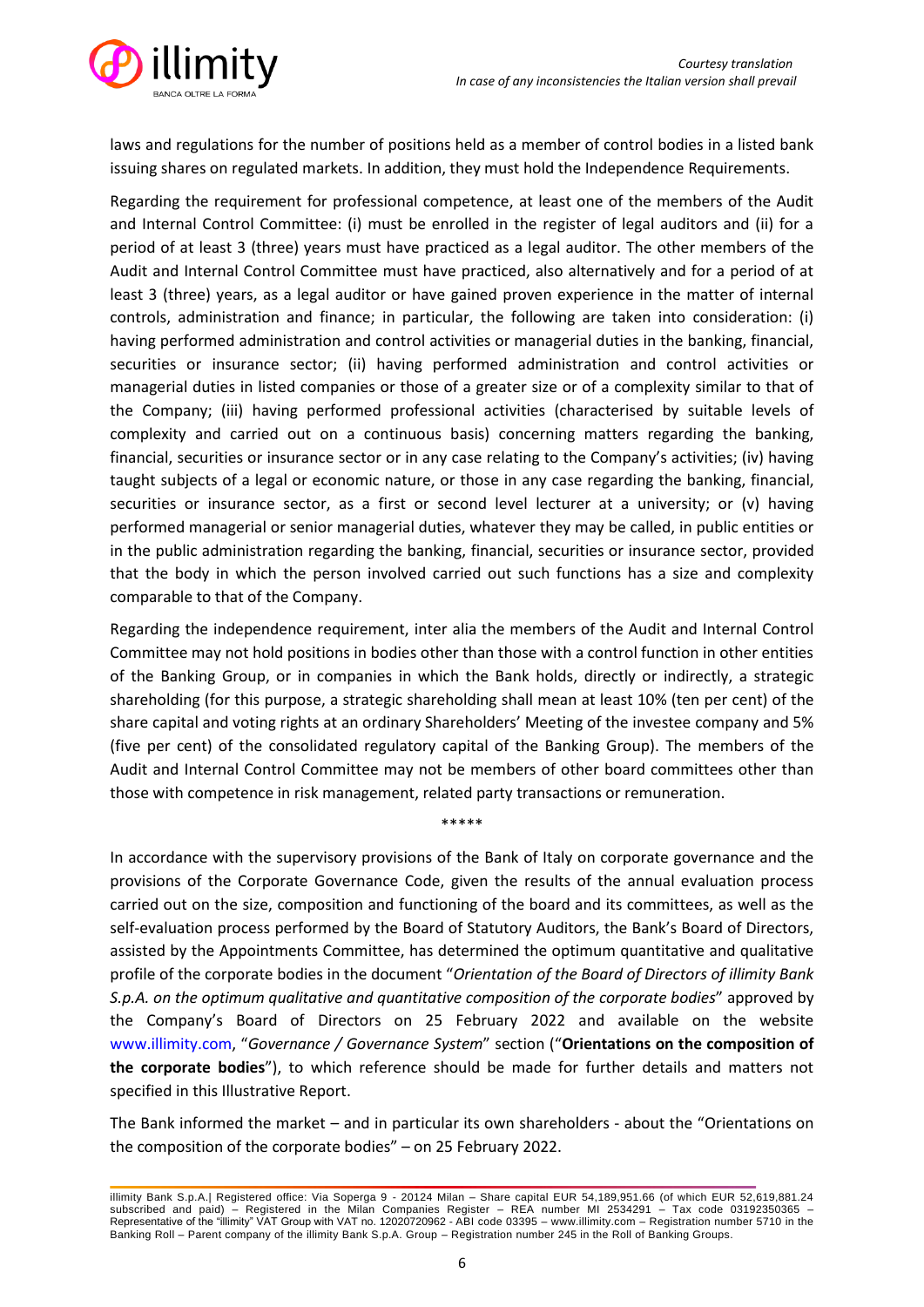

### **LEGISLATIVE AND REGULATORY REQUIREMENTS**

In terms of legislative and regulatory requirements, in addition to the matters discussed above, consideration should also be given, *inter alia*, to the provisions set forth in DM 169/2020 on the governance of the fit and proper requirements and criteria for the corporate officers and directors of banks, financial intermediaries, guarantee consortia (*confidi*), electronic money institutions, payment institutions and deposit guarantee systems. DM 169/2020 became effective on 30 December 2020.

In particular, as far as the present renewal is concerned, the *requirements for professionalism and competence* set forth in articles 7 and 10 of DM 169/2020 are applicable, to which reference should be made. A person failing to hold the requirements set forth in article 7 may not take the position, or if they already hold office they shall automatically forfeit office. The Board of Directors assesses whether the expertise criteria required by article 10 are satisfied, with reference to a person's theoretical knowledge, acquired through studies and training, and practical experience, gained through previous or current work experience.

In accordance with the requirements of paragraph 2d-*bis* of article 123-*bis* of the Consolidated Finance Law (TUF) and article 2, Principle VII and Recommendation 8 of the Corporate Governance Code, the Company applies *diversity criteria* for the composition of the administration, management and control bodies, these regarding aspects such as age, gender balance and a person's formative and professional career.

The provisions of article 3 of DM 169/2020 are applicable as far as *integrity* requirements are concerned, and reference should be made to such legislation in this case. Persons not having these requirements cannot take office, while those that have already done so fall from office.

The *reasons for the suspension* of a Director from office set forth in article 6 of DM 169/2020 are also noted.

In addition to the integrity requirements, members must also have met *propriety criteria* in their past personal and professional conduct. A comprehensive list of the circumstances that are taken into consideration for assessing whether the propriety criteria have been met can be found in articles 4 and 5 of DM 169/2020, as well as a description of the ways of performing this assessment.

As far as *independence* requirements are concerned, in addition to the provisions on Independence Requirements set forth in article 16, paragraphs 2 and 3, of the Company's Bylaws, article 147-*ter*, paragraph 4, of the TUF (which refers to article 2409-*septiesdecies*, paragraph 2, of the Civil Code), article 148, paragraph 4-ter, of the TUF and article 2, Recommendation 7 of the Corporate Governance Code.

In this latter respect, it is noted that Recommendation 7, to which reference should be made, lists a series of circumstances that jeopardise, or appear to jeopardise, the independence of a Director. As required by the Corporate Governance Code, the Board has established the criteria and the related quantification as far as the following are concerned: (i) the materiality level to be used when assessing commercial relationships as per paragraph c) of Recommendation 7 of the Corporate Governance Code, and (ii) the materiality level to be used when assessing additional remuneration as per paragraph d) of Recommendation 7 of the Corporate Governance Code.

illimity Bank S.p.A.| Registered office: Via Soperga 9 - 20124 Milan – Share capital EUR 54,189,951.66 (of which EUR 52,619,881.24 subscribed and paid) – Registered in the Milan Companies Register – REA number MI 2534291 – Tax code 03192350365 – Representative of the "illimity" VAT Group with VAT no. 12020720962 - ABI code 03395 – [www.illimity.com](http://www.illimity.com/) – Registration number 5710 in the Banking Roll – Parent company of the illimity Bank S.p.A. Group – Registration number 245 in the Roll of Banking Groups.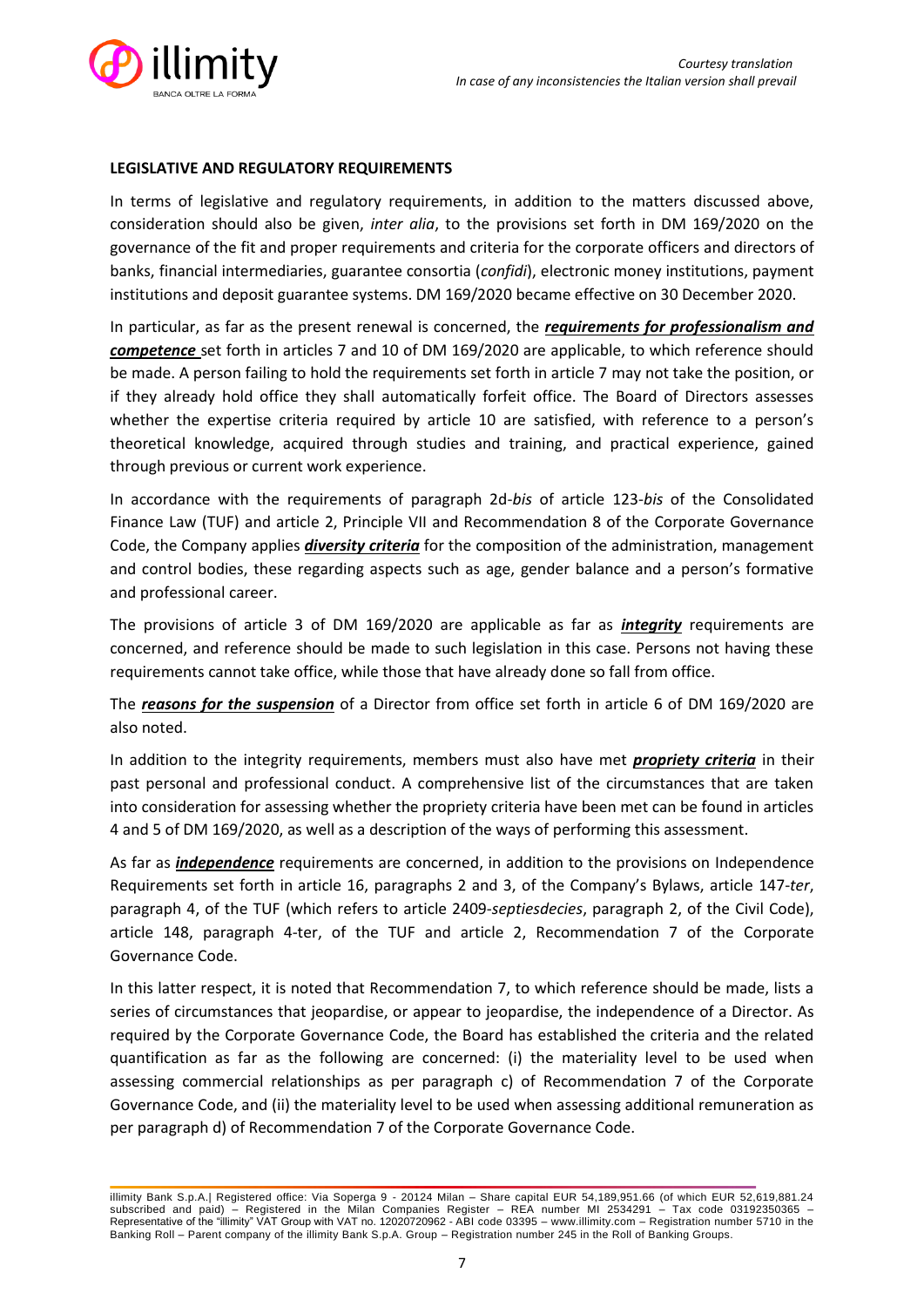

The Board believes that Directors for whom the following materiality parameters are exceeded may not be considered independent within the meaning of the Corporate Governance Code:

- (i) for commercial relationships as per paragraph c) of Recommendation 7 of the Corporate Governance Code: *(a)* in case of consultancy or personal and direct commercial relationships with the Director in question, fees exceeding EUR 50 thousand per annum in the three years preceding that of the appointment as Independent Director or in the current year, or *(b)* in the case of commercial relationships with the professional firm and/or the consulting, financial, strategic or commercial firm (of which the Director in question is a partner or has been in such years), fees per annum in favour of said firm exceeding 5% (five per cent) of the total annual turnover or revenue of such firm (as declared by the Director himself) and in any case exceeding EUR 250 thousand per annum; and
- (ii) for additional remuneration as per paragraph d) of Recommendation 7 of the Corporate Governance Code: additional remuneration for the person concerned of at least EUR 50 thousand per annum in addition to the remuneration due for the position as Director of the Bank.

The provisions of article 15 of DM 169/2020, to which reference should be made, apply as far as concerns the requirement for an *independence of judgement* (which all Directors must hold). More specifically, it is recalled that all members must act with full independence of judgement and with the awareness of the duties and rights inherent in the position, in the interest of the sound and prudent management of the Bank and in accordance with the law and any other applicable regulations.

In light of applicable provisions of laws and regulations, the *amount of time* to be dedicated to the position, given its nature, quality and complexity, is a fundamental requirement that candidates for the position as Director must be able to guarantee, also in relation to the work required for participation at the meetings of the Board Committees, in case they are members. Consideration should also be given to the commitment required for participation at induction meetings.

In its Orientations on the composition of the corporate bodies, having also regard to the obligations of the different bodies over the past three years and the total number and duration of corporate events, with the aim of ensuring the good working practice of the bodies and the contribution of every member of each body, the Board of Directors has estimated the amount of time considered adequate (to be understood as steps taken to assess the minimum time considered necessary for effective participation at meetings) to be as follows:

| <b>Chair of the Board</b>          | 60 days/year     |
|------------------------------------|------------------|
| <b>Chief Executive Officer</b>     | <b>Full time</b> |
| Non-executive/Independent Director | 30 days/year     |

Additional days for specific positions:

| Audit and Internal Control Committee (Chair/Member) | 50/40 days/year |
|-----------------------------------------------------|-----------------|
| <b>Appointments Committee (Chair/Member)</b>        | 26/13 days/year |

illimity Bank S.p.A.| Registered office: Via Soperga 9 - 20124 Milan – Share capital EUR 54,189,951.66 (of which EUR 52,619,881.24 subscribed and paid) – Registered in the Milan Companies Register – REA number MI 2534291 – Tax code 03192350365 – Representative of the "illimity" VAT Group with VAT no. 12020720962 - ABI code 03395 – [www.illimity.com](http://www.illimity.com/) – Registration number 5710 in the Banking Roll – Parent company of the illimity Bank S.p.A. Group – Registration number 245 in the Roll of Banking Groups.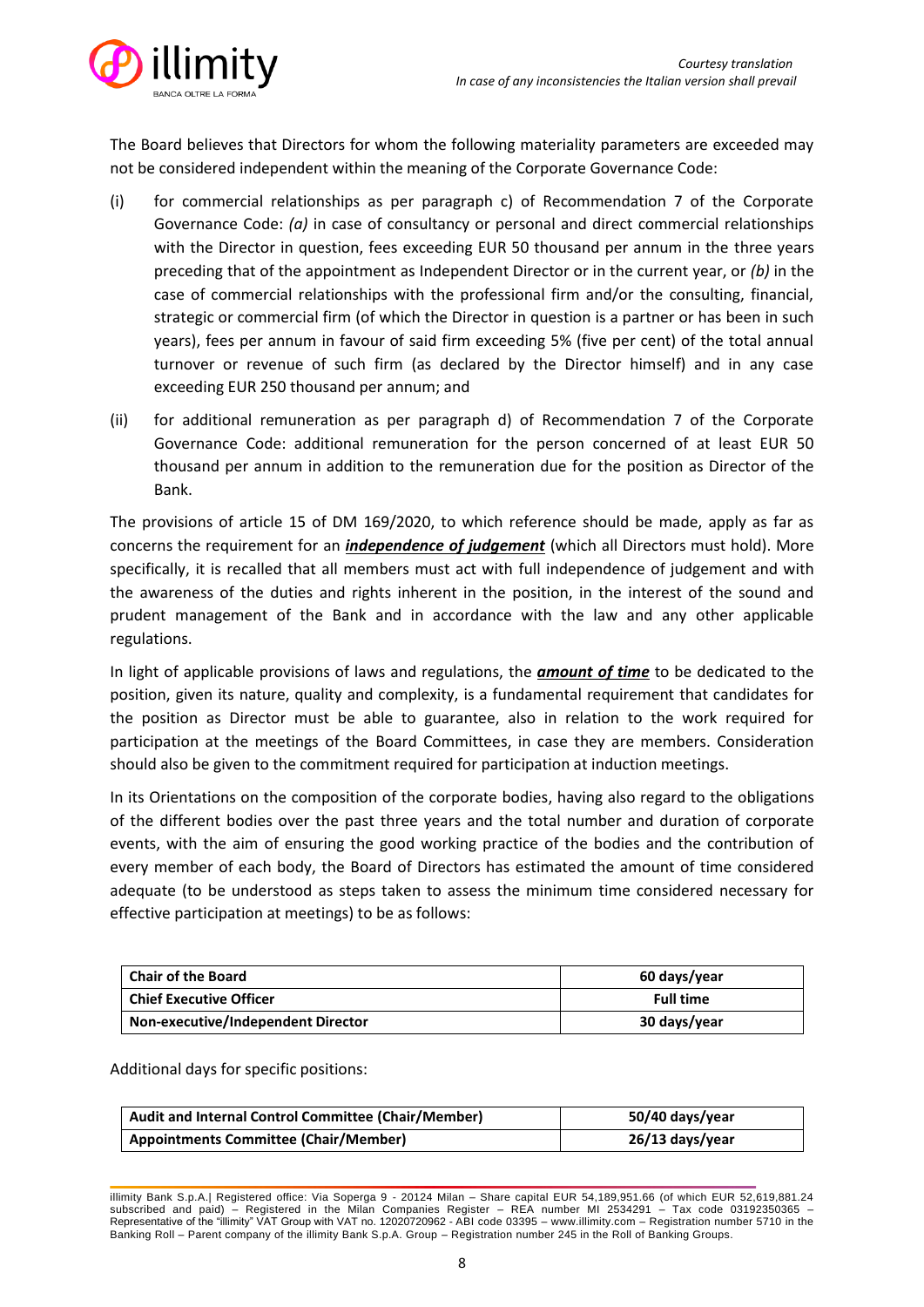

| <b>Related Party Transactions Committee (Chair/Member)</b> | 18/9 days/year  |
|------------------------------------------------------------|-----------------|
| <b>Remuneration Committee (Chair/Member)</b>               | 28/14 days/year |
| <b>Risks Committee (Chair/Member)</b>                      | 50/40 days/year |
| <b>Sustainability Committee (Chair/Member)</b>             | 24/18 days/year |

The *limits on the number of positions* set forth in articles 17 and 18 of DM 169/2020, to which reference should be made, are also applicable.

Lastly, article 36 of Decree Law no. 201/2011 (the "*interlocking prohibition*"), converted as amended into Law no. 214/2011, on provisions concerning "interlocking personal participation in the credit and financial markets" and the prescribed requirement that "*holders of positions in management, supervisory and control bodies and senior officers of companies or groups of companies operating in the credit, insurance or financial market shall not assume or exercise similar positions in competing companies or groups of companies*", is also applicable.

### **COMPENSATION PAYABLE TO MEMBERS OF THE BOARD OF DIRECTORS**

Pursuant to applicable legal and regulatory requirements, the Shareholders' Meeting shall also determine the compensation payable to the members of the Board of Directors and the Audit and Internal Control Committee.

\* \* \* \* \*

illimity Bank S.p.A.| Registered office: Via Soperga 9 - 20124 Milan – Share capital EUR 54,189,951.66 (of which EUR 52,619,881.24 subscribed and paid) – Registered in the Milan Companies Register – REA number MI 2534291 – Tax code 03192350365 – Representative of the "illimity" VAT Group with VAT no. 12020720962 - ABI code 03395 – [www.illimity.com](http://www.illimity.com/) – Registration number 5710 in the Banking Roll – Parent company of the illimity Bank S.p.A. Group – Registration number 245 in the Roll of Banking Groups.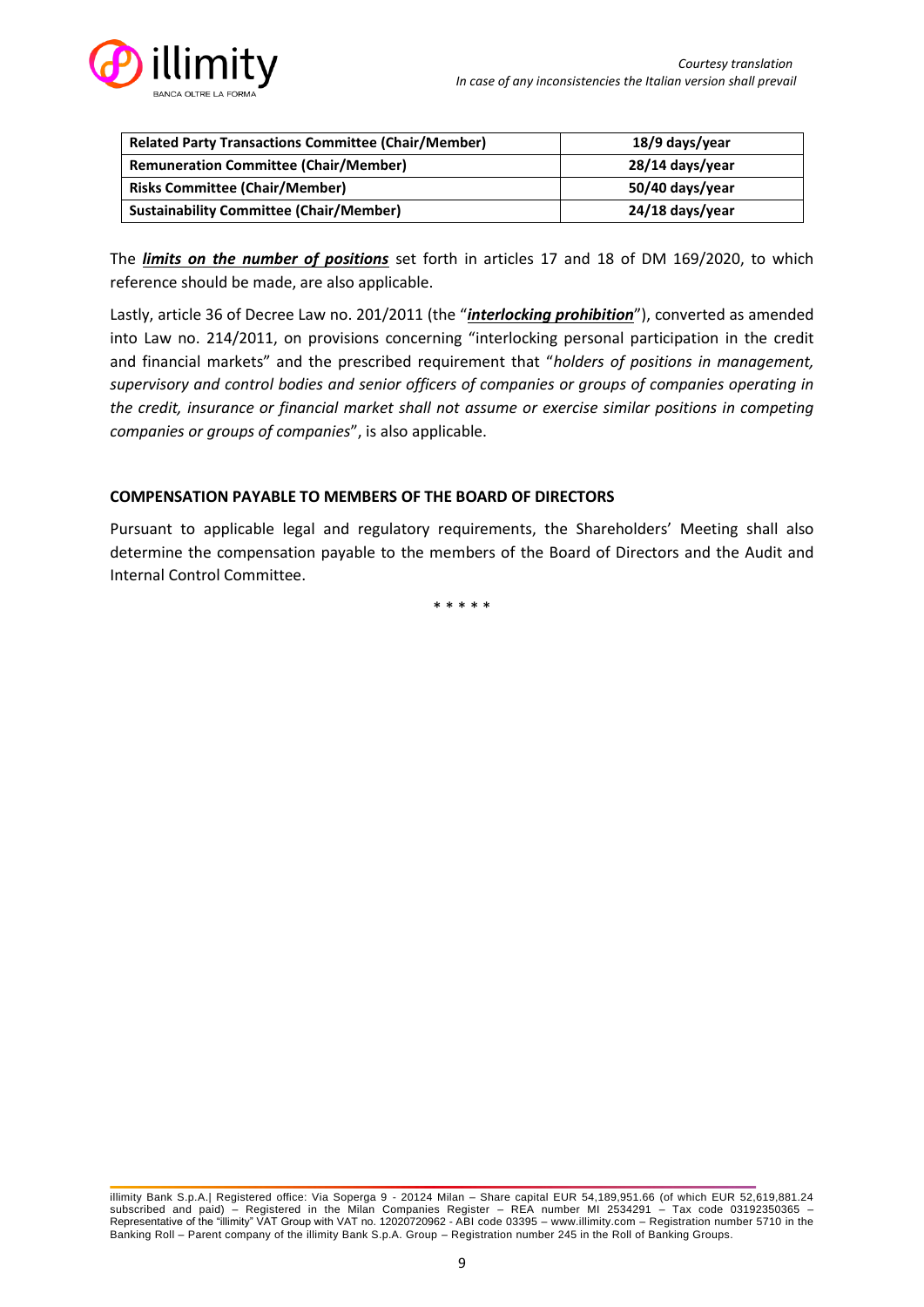

# **POINT 5.1 DETERMINATION OF THE TOTAL NUMBER OF MEMBERS OF THE BOARD OF DIRECTORS FOR THE THREE-YEAR PERIOD 2022-2024. RESOLUTIONS PERTAINING THERETO AND RESULTING THEREFROM.**

As stated above, article 16, paragraph 1 of the Company's bylaws establishes that the Board of Directors shall consist of an odd number of members in a range between 9 (nine) and 15 (fifteen), three of whom make up the Audit and Internal Control Committee.

Furthermore, article 16, paragraph 5 of the Bylaws provides that the Board of Directors shall remain in office for the period established on appointment, and in any case not longer than 3 (three) years, and that the term of office shall expire on the date of the Shareholders' Meeting called to approve the financial statements relating to its last year of office.

It is recalled that, as resolved by the Shareholders' Meeting of 22 April 2021, the Board of Directors currently in office consists of 9 (nine) members while, as resolved by the Shareholders' Meeting of 18 January 2019, the Board of Statutory Auditors is composed of 3 (three) members.

It is further recalled that in the Orientations on the composition of the corporate bodies, the **Board of Directors expressed its belief that a total number of 13 (thirteen) Directors is appropriate**, this due to the complexity of illimity's organisational structure, also for the purpose of an adequate oversight of operations, the results of the board evaluation process (for financial 2021), the need for a committee structure within the management body and the creation of an Audit and Internal Control Committee following the passage to a "one-tier" corporate governance system.

The Board believes that such orientation ensures an appropriate balancing of the skills and experience called for by the complexity of the Bank's business, considering in addition that such size enables each of the Directors to have sufficient involvement in, and obtain a high level of detail on, any subject matter, also in the Committees, thereby increasing the effectiveness of the Bank's governance.

This recommendation also appears consistent with the need for a numerical composition of the Committees that is suitable for taking into account the extent and importance of their operations and ensuring an efficient balancing of skills in such Committees, in line with the requirements of the Supervisory Provisions and the Corporate Governance Code.

Shareholders are accordingly invited to adopt the most appropriate resolutions in this respect.

\* \* \*

The Board of Directors therefore submits the following proposed resolution to the Shareholders' Meeting.

# **PROPOSAL**

"*The Ordinary General Meeting of the Shareholders of illimity Bank S.p.A.,*

- **-** *given the need to adopt a resolution on the appointment of the Board of Directors (within which the members of the Audit and Internal Control Committee are identified);*
- **-** *given the provisions of article 16 of the Company's Bylaws;*
- **-** *having examined the Orientation of the Board of Directors of illimity Bank S.p.A. on the*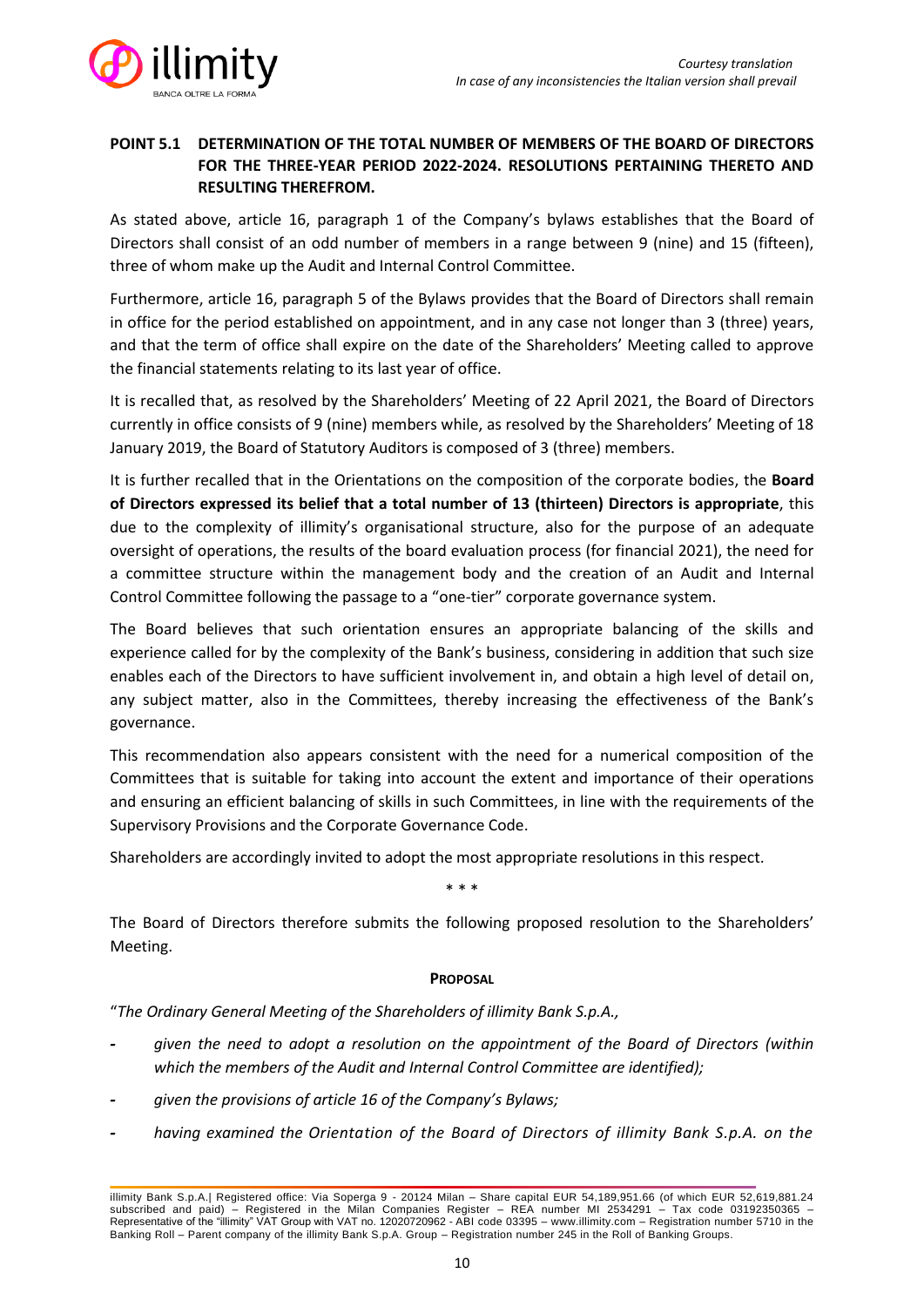

*optimum qualitative and quantitative composition of the corporate bodies";*

**-** *having examined the Report of the Board of Directors,*

### *resolves*

- *- to set at 13 (thirteen) the total number of members of the Board of Directors;*
- *- that the Board of Directors should have a term of three years, hence until the Shareholders' Meeting called to approve the financial statements for the year ending 31 December 2024".*

Milan, 10 March 2022

*On behalf of the Board of Directors*

illimity Bank S.p.A.| Registered office: Via Soperga 9 - 20124 Milan – Share capital EUR 54,189,951.66 (of which EUR 52,619,881.24 subscribed and paid) – Registered in the Milan Companies Register – REA number MI 2534291 – Tax code 03192350365 – Representative of the "illimity" VAT Group with VAT no. 12020720962 - ABI code 03395 – [www.illimity.com](http://www.illimity.com/) – Registration number 5710 in the Banking Roll – Parent company of the illimity Bank S.p.A. Group – Registration number 245 in the Roll of Banking Groups.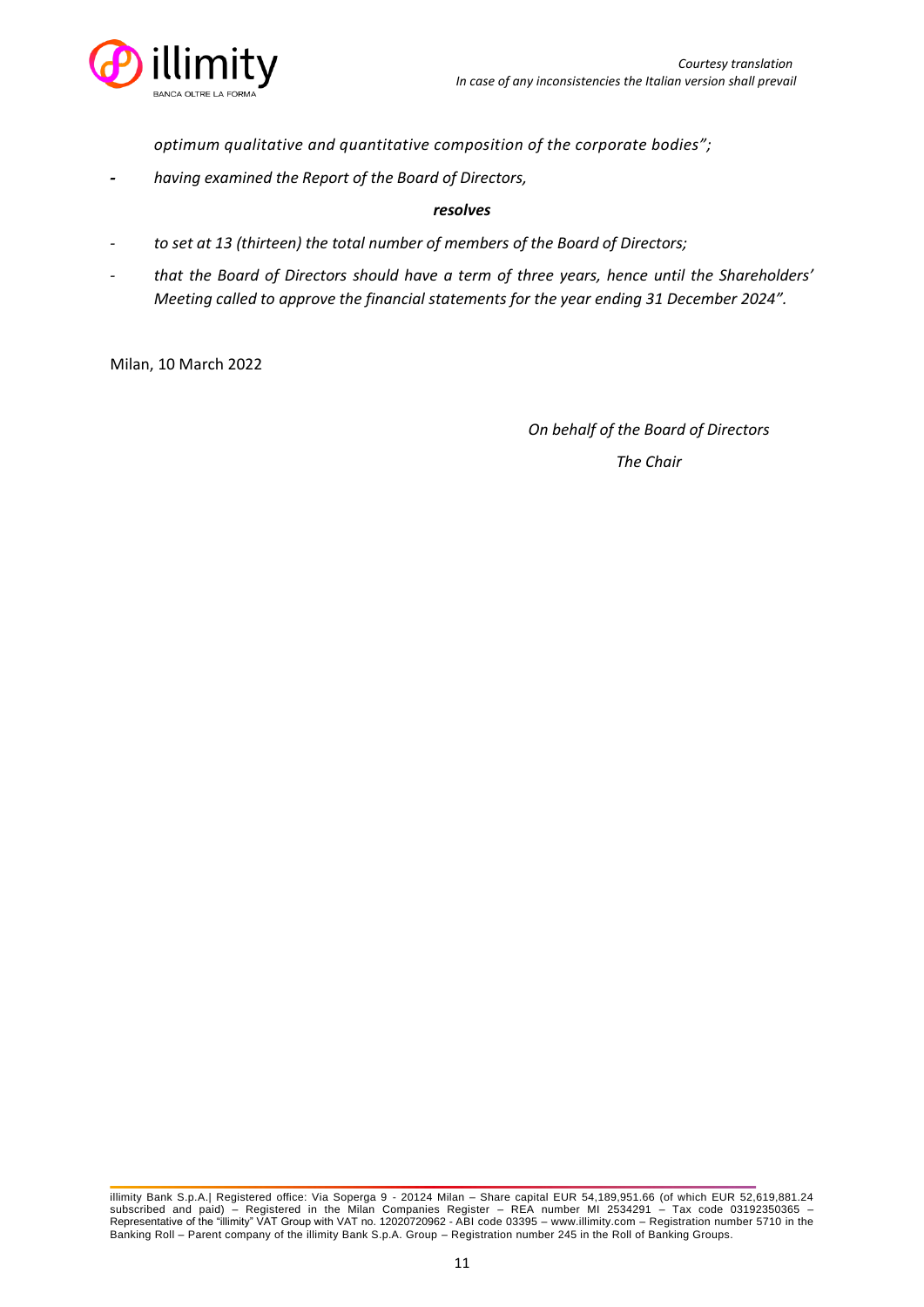

# **POINT 5.2 APPOINTMENT OF THE MEMBERS OF THE BOARD OF DIRECTORS WHO ARE NOT ALSO MEMBERS OF THE AUDIT AND INTERNAL CONTROL COMMITTEE. RESOLUTIONS PERTAINING THERETO AND RESULTING THEREFROM.**

The appointment process follows applicable legislative and regulatory provisions. As stated, the new Board of Directors is appointed on the basis of the lists submitted by the shareholders in accordance with the procedures and means set forth in article 14 of the Company's Bylaws approved by the Extraordinary Shareholders' Meeting of 21 February 2022.

We remind you that the Board has approved and announced its Orientations on the composition of the corporate bodies to the market and to shareholders, identifying and justifying the theoretical and practical profile of the candidates considered suitable for these purposes, so that the selection of the candidates to be submitted may take into account the necessary professionalism.

This enables shareholders to select the candidates for submission in good time by taking into consideration the results of the prior identification process conducted by the Board on what it considers to be its optimum qualitative and quantitative composition for discharging its duties and responsibilities in an effective manner, then justifying any differences from the outcome of the analyses performed by the Board.

Lists containing a number of candidates equal to or greater than 5 (five) provide adequate information, in the documentation submitted for filing the list, that the list corresponds to the Orientations for the composition of the corporate bodies and indicate their candidate for the position as Chair of the Board of Directors, appointed by the Board itself as set forth in the Company's Bylaws.

Reference should therefore be made to the matters discussed above and the Orientations for the composition of the corporate bodies for details of the applicable laws and regulations.

\*\*\*

As regards the procedure for appointment by the Shareholders' Meeting using the list vote process, the Board of Directors (for members who are not also members of the Audit and Internal Control Committee) shall be elected in the following way:

- (i) all the members of the Board of Directors who are not members of the Audit and Internal Control Committee except 2 (two) shall be drawn from the first section of the list that obtains the majority of votes cast, in the sequential order in which they are listed (the "**Majority List for the Board of Directors**");
- (ii) the remaining 2 (two) Directors, who are not members of the Audit and Internal Control Committee, shall be drawn, being the first 2 (two) in the sequential order in which they are stated in the first section of the list, from the first section of the minority list which obtained the second highest number of votes and is not in any way linked, even indirectly, through connections qualified as relevant by applicable *pro tempore* laws and regulations, with persons who submitted or voted in favour of the list under point (i) (the "**Minority List for the Board of Directors**");
- (iii) if the Minority List for the Board of Directors fails to obtain a percentage of votes equal to at least half of the minimum portion of that required pursuant to the preceding, then for the

illimity Bank S.p.A.| Registered office: Via Soperga 9 - 20124 Milan – Share capital EUR 54,189,951.66 (of which EUR 52,619,881.24 subscribed and paid) – Registered in the Milan Companies Register – REA number MI 2534291 – Tax code 03192350365 – Representative of the "illimity" VAT Group with VAT no. 12020720962 - ABI code 03395 – [www.illimity.com](http://www.illimity.com/) – Registration number 5710 in the Banking Roll – Parent company of the illimity Bank S.p.A. Group – Registration number 245 in the Roll of Banking Groups.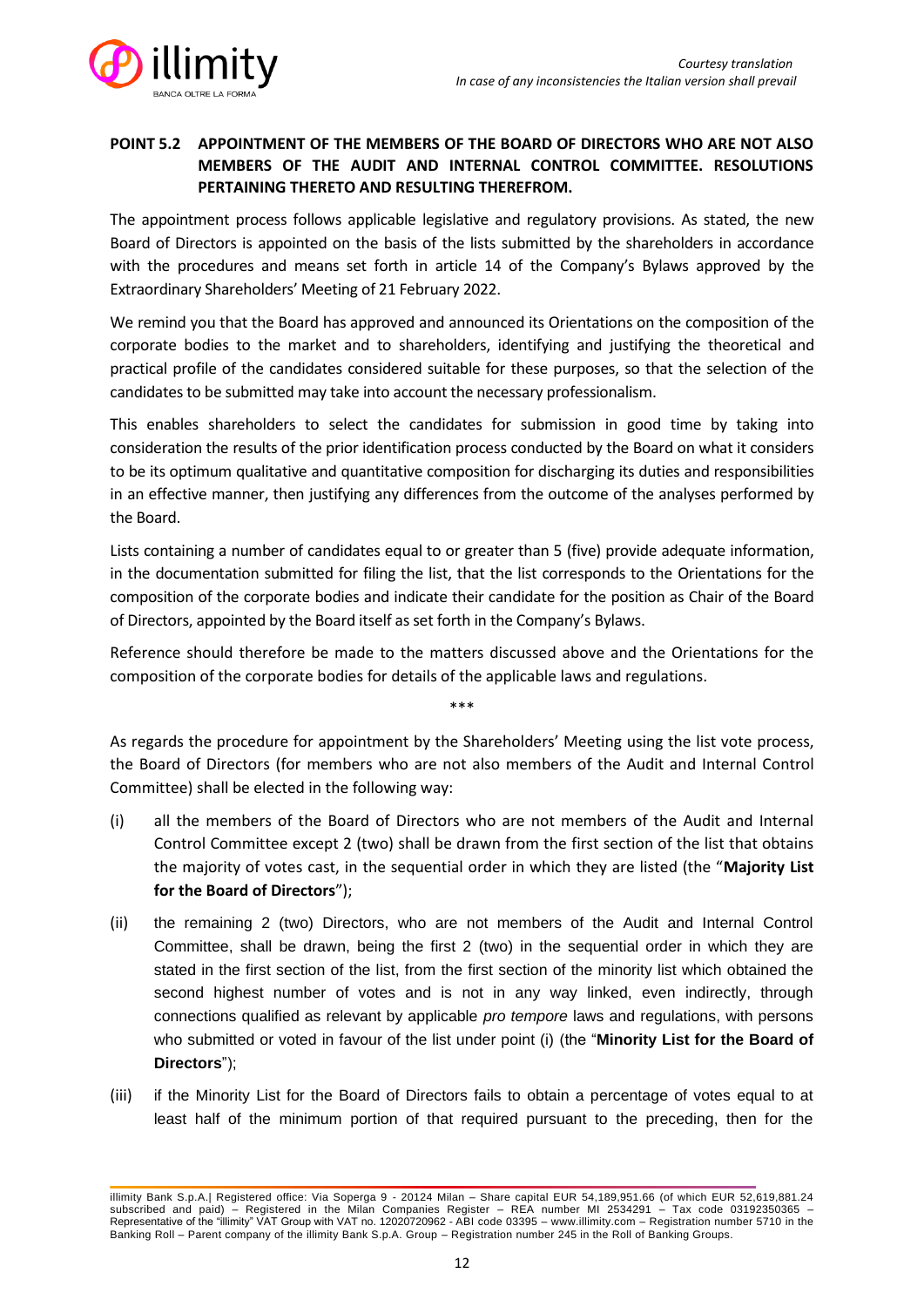

submission of this list (meaning the one that has not obtained 0.50% of the votes), all the Directors to be elected will be taken from the Majority List for the Board of Directors;

- (iv) if the Minority List for the Board of Directors contains only one candidate, the missing candidate to be elected shall be taken from the list that arrived third in terms of the number of votes received or, in the absence of other lists for which votes were cast, shall be taken from the Majority List for the Board of Directors in the person of the first candidate excluded;
- (v) if several lists obtain the same number of votes, the Majority List for the Board of Directors is, for all purposes, the list submitted by shareholders holding the largest interest or, in second instance, the list voted by the highest number of shareholders (one vote per person). This applies also to the case whereby two or more minority lists obtain the same number of votes.

If only one list is submitted, or if the minority lists submitted do not obtain a percentage of votes equal to at least half the minimum required for the submission of lists (meaning that they have failed to obtain 0.5% of the votes), the Shareholders' Meeting shall express its opinion on such list by legal majority, without following the above procedure.

Shareholders, you are accordingly invited to proceed with the appointment of the members of the Board of Directors in accordance with the above-mentioned provisions of law and the Bylaws.

\* \* \*

The Board of Directors therefore submits the following proposed resolution to the Shareholders' Meeting.

### **PROPOSAL**

"*The Ordinary General Meeting of the Shareholders of illimity Bank S.p.A.,*

- **-** *given the need to adopt a resolution on the appointment of the Board of Directors;*
- **-** *given the provisions of the Company's Bylaws;*
- **-** *having examined the Orientation of the Board of Directors of illimity Bank S.p.A. on the optimum qualitative and quantitative composition of the corporate bodies;*
- **-** *having examined the Report of the Board of Directors,*

### *resolves*

- **-** *to appoint as Directors of illimity Bank S.p.A. the candidates elected by the Shareholders' Meeting under the voting process set forth in article 14 of the Bylaws, confirming that the candidate who will take the position as Chief Executive Officer will be the legal representative in accordance with article 25 of the Bylaws";*
- **-** *to authorise, within the limits of law, the members of the Board of Directors to perform any competing activities, pursuant to article 2390 of the Italian Civil Code".*

Milan, 10 March 2022

*On behalf of the Board of Directors*

illimity Bank S.p.A.| Registered office: Via Soperga 9 - 20124 Milan – Share capital EUR 54,189,951.66 (of which EUR 52,619,881.24 subscribed and paid) – Registered in the Milan Companies Register – REA number MI 2534291 – Tax code 03192350365 – Representative of the "illimity" VAT Group with VAT no. 12020720962 - ABI code 03395 – [www.illimity.com](http://www.illimity.com/) – Registration number 5710 in the Banking Roll – Parent company of the illimity Bank S.p.A. Group – Registration number 245 in the Roll of Banking Groups.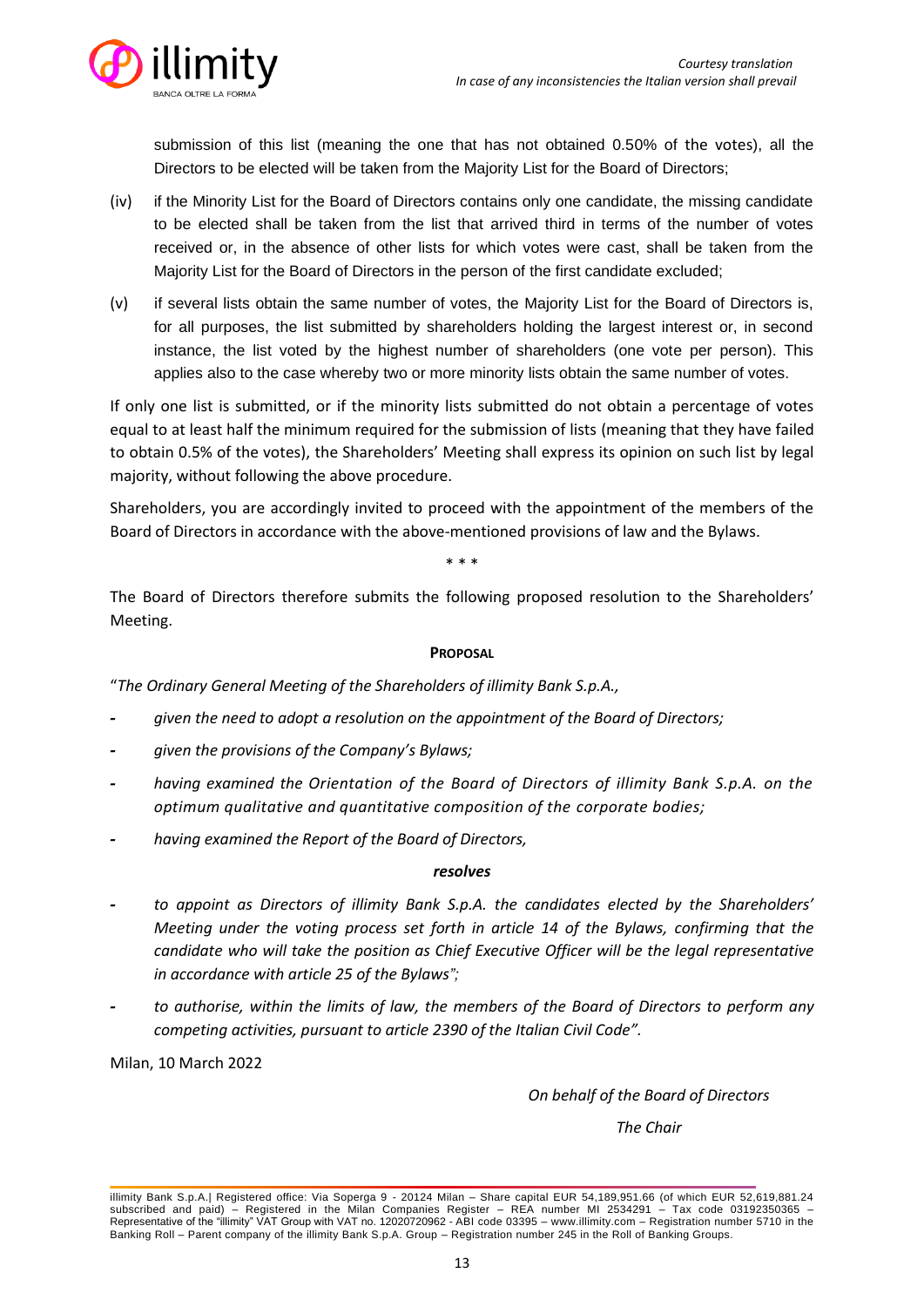

# **POINT 5.3 APPOINTMENT OF THE MEMBERS OF THE AUDIT AND INTERNAL CONTROL COMMITTEE. RESOLUTIONS PERTAINING THERETO AND RESULTING THEREFROM.**

The appointment process follows applicable legislative and regulatory provisions. As stated, the new Audit and Internal Control Committee is appointed on the basis of the lists submitted by the shareholders in accordance with the procedures and means set forth in article 14 of the Company's Bylaws approved by the Extraordinary Shareholders' Meeting of 21 February 2022.

We remind you that the Board has approved and announced its Orientations on the composition of the corporate bodies to the market and to shareholders, identifying and justifying the theoretical and practical profile of the candidates considered suitable for these purposes, so that the selection of the candidates to be submitted may take into account the necessary professionalism.

This enables shareholders to select the candidates for submission in good time by taking into consideration the results of the prior identification process conducted by the Board on what it considers to be its optimum qualitative and quantitative composition for discharging its duties and responsibilities in an effective manner, then justifying any differences from the outcome of the analyses performed by the Board.

Reference should therefore be made to the matters discussed above and the Orientations for the composition of the corporate bodies for details of the applicable laws and regulations.

\* \* \*

As regards the procedure for appointment by the Shareholders' Meeting using the list vote process, the Audit and Internal Control Committee (with members therefore drawn from the second section of the list) will be elected in the following way:

- (i) 2 (two) Directors who are members of the Audit and Internal Control Committee shall be drawn from the second section of the list that obtains the majority of votes cast (the "**Majority List for the Board of Directors**");
- (ii) the remaining Director who is a member of the Audit and Internal Control Committee is elected from the second section of the list which obtained the second highest number of votes (the "**Minority List for the Board of Directors**") and shall assume the position as Chair of the Audit and Internal Control Committee;
- (iii) if the Minority List for the Board of Directors fails to obtain a percentage of votes equal to at least half of the minimum portion of that required pursuant to the preceding, then for the submission of this list (meaning the one that has not obtained 0.50% of the votes), all the members of the Audit and Internal Control Committee to be elected will be drawn from the Majority List for the Board of Directors;
- (iv) if several lists obtain the same number of votes, the Majority List for the Board of Directors is, for all purposes, the list submitted by shareholders holding the largest interest or, in second instance, the list voted by the highest number of shareholders (one vote per person). This applies also to the case whereby two or more minority lists obtain the same number of votes.

illimity Bank S.p.A.| Registered office: Via Soperga 9 - 20124 Milan – Share capital EUR 54,189,951.66 (of which EUR 52,619,881.24 subscribed and paid) – Registered in the Milan Companies Register – REA number MI 2534291 – Tax code 03192350365 – Representative of the "illimity" VAT Group with VAT no. 12020720962 - ABI code 03395 – [www.illimity.com](http://www.illimity.com/) – Registration number 5710 in the Banking Roll – Parent company of the illimity Bank S.p.A. Group – Registration number 245 in the Roll of Banking Groups.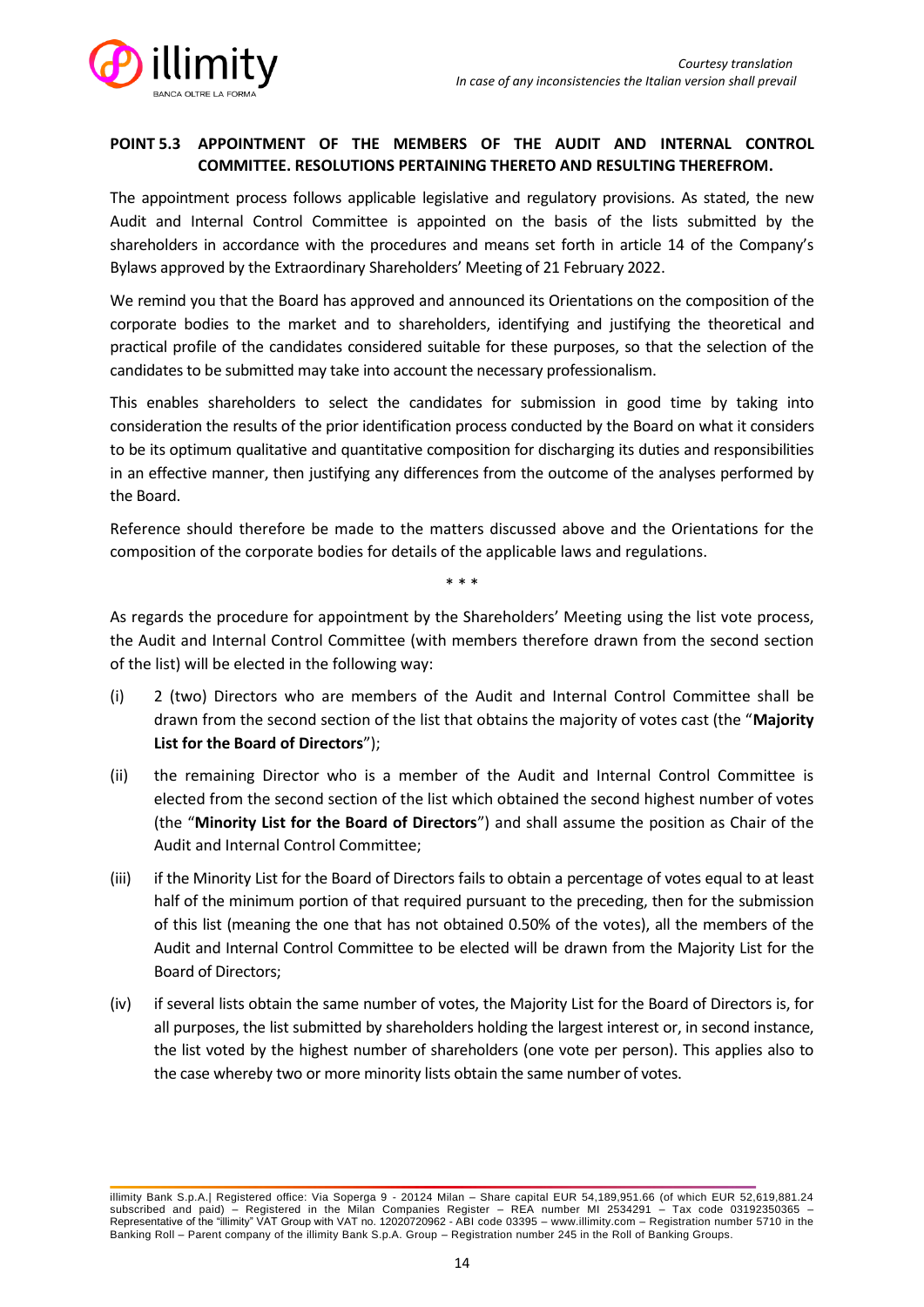

If only one list is submitted, or if the minority lists submitted do not obtain a percentage of votes equal to at least half the minimum required for the submission of lists (meaning that they have failed to obtain 0.5% of the votes), the Shareholders' Meeting shall express its opinion on such list by legal majority, without following the above procedure.

Shareholders, you are accordingly invited to proceed with the appointment of the members of the Audit and Internal Control Committee in accordance with the above-mentioned provisions of law and the Bylaws.

\* \* \*

Il The Board of Directors therefore submits the following proposed resolution to the Shareholders' Meeting.

### **PROPOSAL**

"*The Ordinary General Meeting of the Shareholders of illimity Bank S.p.A.,*

- **-** *given the need to adopt a resolution on the appointment of the Audit and Internal Control Committee;*
- **-** *given the provisions of the Company's Bylaws;*
- **-** *having examined the Orientation of the Board of Directors of illimity Bank S.p.A. on the optimum qualitative and quantitative composition of the corporate bodies;*
- **-** *having examined the Report of the Board of Directors,*

#### *resolves*

**-** *appoint as members of the Audit and Internal Control Committee of illimity Bank S.p.A. the candidates elected by the Shareholders' Meeting under the voting process set forth in article 14 of the Bylaws".*

Milan, 10 March 2022

*On behalf of the Board of Directors*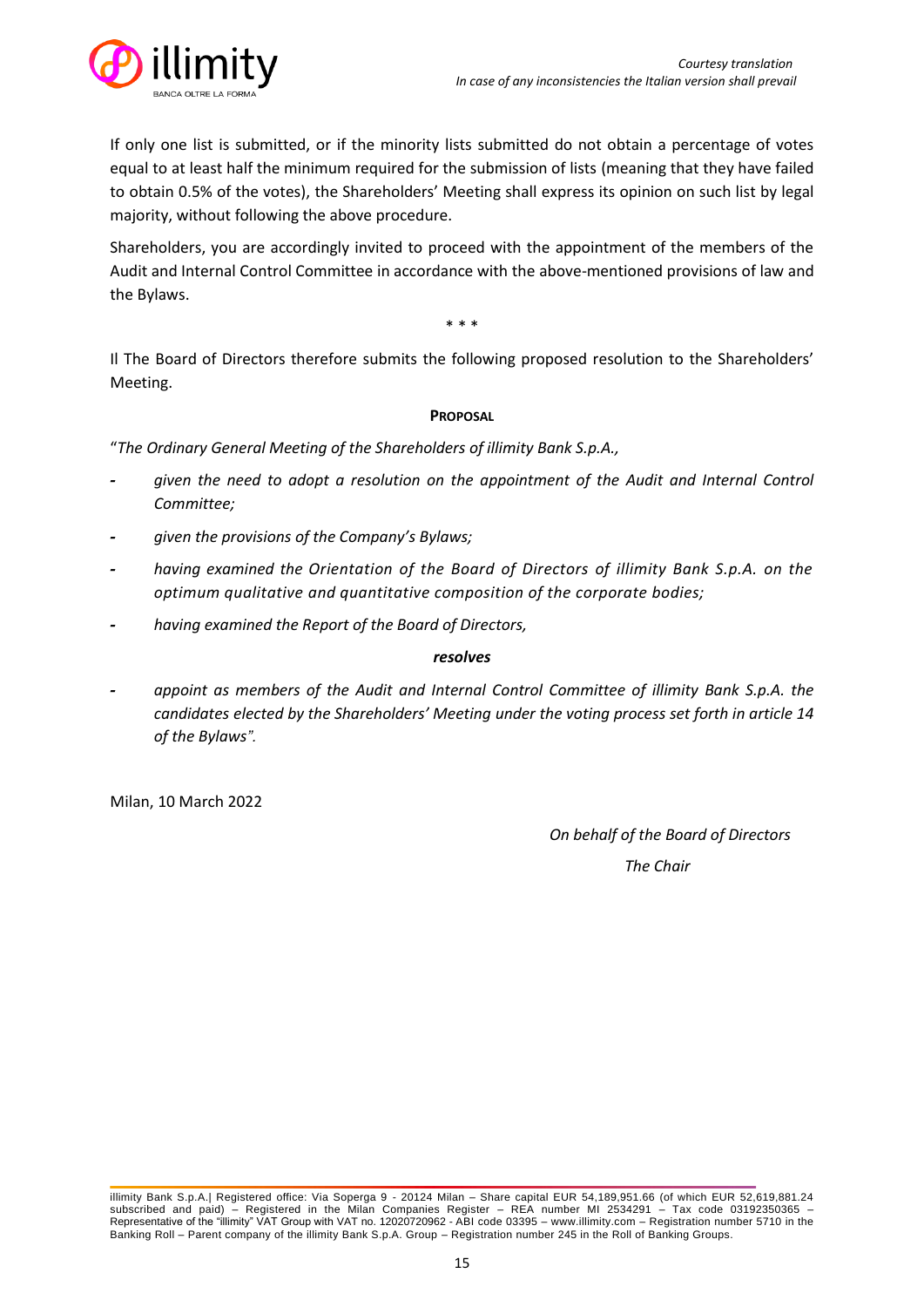

# **POINT 5.4 DETERMINATION OF THE COMPENSATION OF THE MEMBERS OF THE BOARD OF DIRECTORS WHO ARE NOT ALSO MEMBERS OF THE AUDIT AND INTERNAL CONTROL COMMITTEE. RESOLUTIONS PERTAINING THERETO AND RESULTING THEREFROM.**

The appointment of the new Board of Directors leads to the need to determine the compensation payable to its members (who are not also members of the Audit and Internal Control Committee) for their years of office. Pursuant to article 2389 of the Italian Civil Code and article 24 of the current Bylaws, the Shareholders' Meeting must establish the compensation payable to the members of the Board of Directors.

In this respect you will remember that on 22 April 2021 the Ordinary Shareholders' Meeting resolved to grant the Board of Directors the following compensation for 2021, 2022 and 2023 *pro rata temporis* in addition to reimbursing Directors for the expenses incurred in the performance of duties connected to the office:

- ₋ Chair of the Board of Directors: EUR 180,000/annum gross;
- ₋ Chief Executive Officer: EUR 680,000/annum gross;
- ₋ Director: EUR 40,000/annum gross;
- ₋ Chair of the Risks Committee: EUR 25,000/annum gross;
- ₋ Chair of other Board Committees: EUR 15,000/annum gross;
- Member of the Risks Committee: EUR 15,000/annum gross;
- ₋ Member of other Board Committees: EUR 10,000/annum gross.

Given the number and composition of the Board Committees, plus the fact that such compensation is effective from 22 April 2021, total compensation amounted to EUR 1,232,000 in 2021, plus the expenses incurred by members in carrying out their duties.

In addition, outgoing Directors received the benefit of insurance cover against the risks arising from civil responsibility to third parties deriving from the legal and contractual obligations inherent in the position as Director and the related judicial protection (D&O liability insurance), with the associated cost borne by the Company.

In this respect, we inform you that in the Orientations for the composition of the corporate bodies, the outgoing management body also proposes to today's Shareholders' Meeting that the total annual compensation payable to the members of the new Board (not considering the members of the Audit and Internal Control Committee) and the relative Committees should be at least EUR 1,470,000 (one million four hundred and seventy thousand).

Furthermore, in consideration of the following:

- the commitment required for the positions as Chair, Chief Executive Officer, Director, Chair of the Board Committees and member of the various Board Committees;
- the different commitment required in relation to the work performed in the various Committees in terms of time (number and average duration of meetings) and the sphere of activity for which each is responsible;
- − the benchmarks provided by Willis Towers Watson, a leading independent consultant for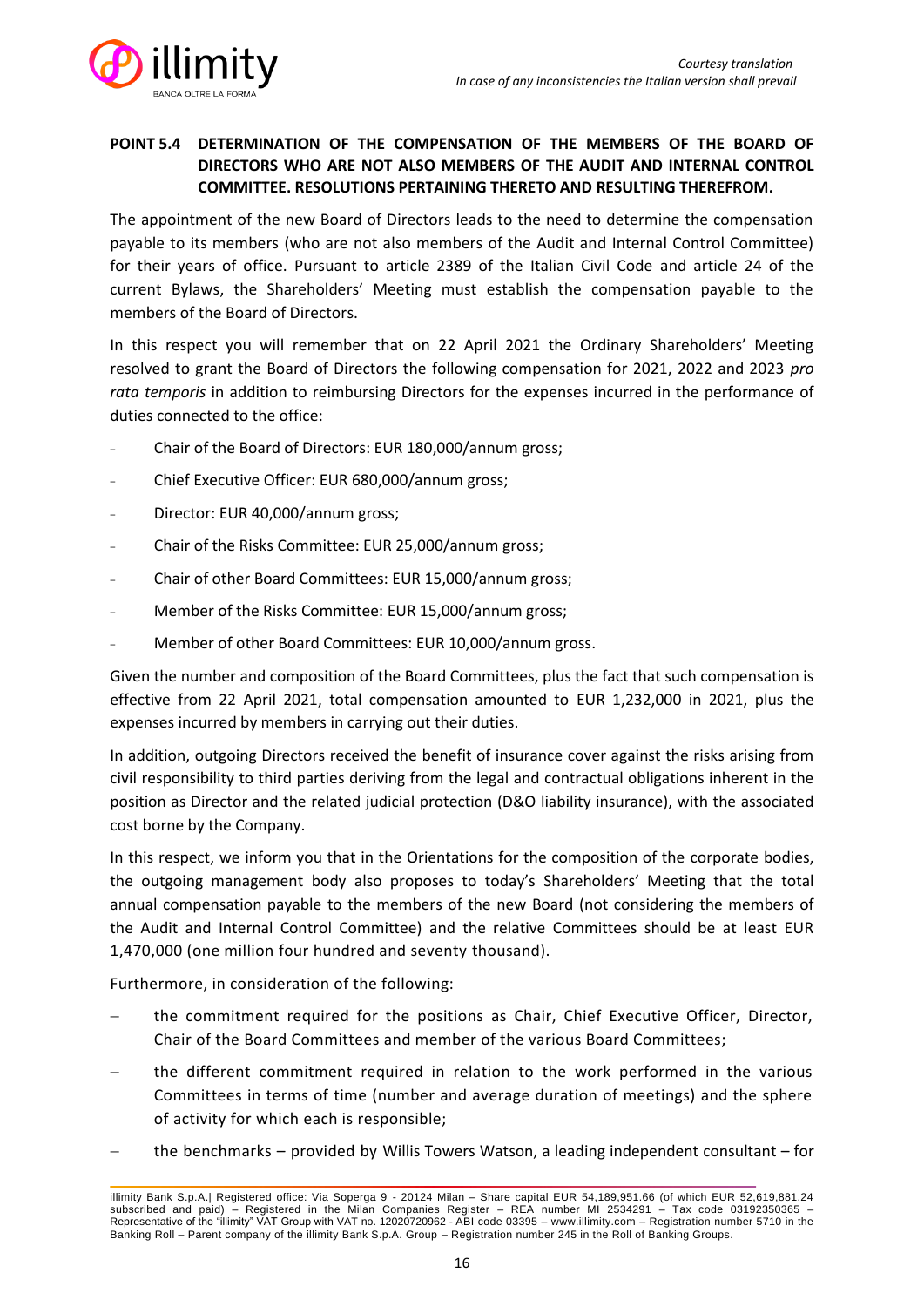

the remuneration of members of the management bodies and board committees of the market peer group, from which it emerges, among other things, that the positioning of the compensation proposed for the members of the Board, consistent with the Report on the 2022 Remuneration Policy which will be published in relation to item 3 on the agenda of today's Ordinary Annual General Meeting, is in line with the market median,

the Board additionally recommends shareholders to provide for the above compensation to be subdivided in the following way (substantially unchanged compared to the resolution adopted by the Shareholders' Meeting held on 22 April 2021):

- ₋ Chair of the Board of Directors: EUR 180,000/annum gross;
- ₋ Chief Executive Officer: EUR 680,000/annum gross;
- ₋ Director: EUR 50,000/annum gross;
- ₋ Chair of the Risks Committee: EUR 25,000/annum gross;
- Chair of other Board Committees: EUR 15,000/annum gross;
- Member of the Risks Committee: EUR 15,000/annum gross;
- ₋ Member of other Board Committees: EUR 10,000/annum gross.

Shareholders, you are accordingly invited to determine the compensation payable, for each year of office, to the Directors for the activities they perform as members of the Board of Directors and the Board Committees.

\* \* \*

The Board of Directors therefore submits the following proposed resolution to the Shareholders' Meeting.

### **PROPOSAL**

"*The Ordinary General Meeting of the Shareholders of illimity Bank S.p.A.,*

- **-** *given the need to adopt a resolution on the compensation payable to the members of the Board of Directors (who are not also members of the Audit and Internal Control Committee) and the Board Committees;*
- **-** *given the provisions of article 24 of the Company's Bylaws;*
- **-** *having examined the Orientation of the Board of Directors of illimity Bank S.p.A. on the optimum qualitative and quantitative composition of the corporate bodies;*
- **-** *having examined the Report of the Board of Directors,*

### *resolves*

**-** *to grant the members of the Board of Directors, pro rata temporis, for the duration of their term of office, the following compensation, plus the expenses incurred in carrying out their duties:*

illimity Bank S.p.A.| Registered office: Via Soperga 9 - 20124 Milan – Share capital EUR 54,189,951.66 (of which EUR 52,619,881.24 subscribed and paid) – Registered in the Milan Companies Register – REA number MI 2534291 – Tax code 03192350365 – Representative of the "illimity" VAT Group with VAT no. 12020720962 - ABI code 03395 – [www.illimity.com](http://www.illimity.com/) – Registration number 5710 in the Banking Roll – Parent company of the illimity Bank S.p.A. Group – Registration number 245 in the Roll of Banking Groups.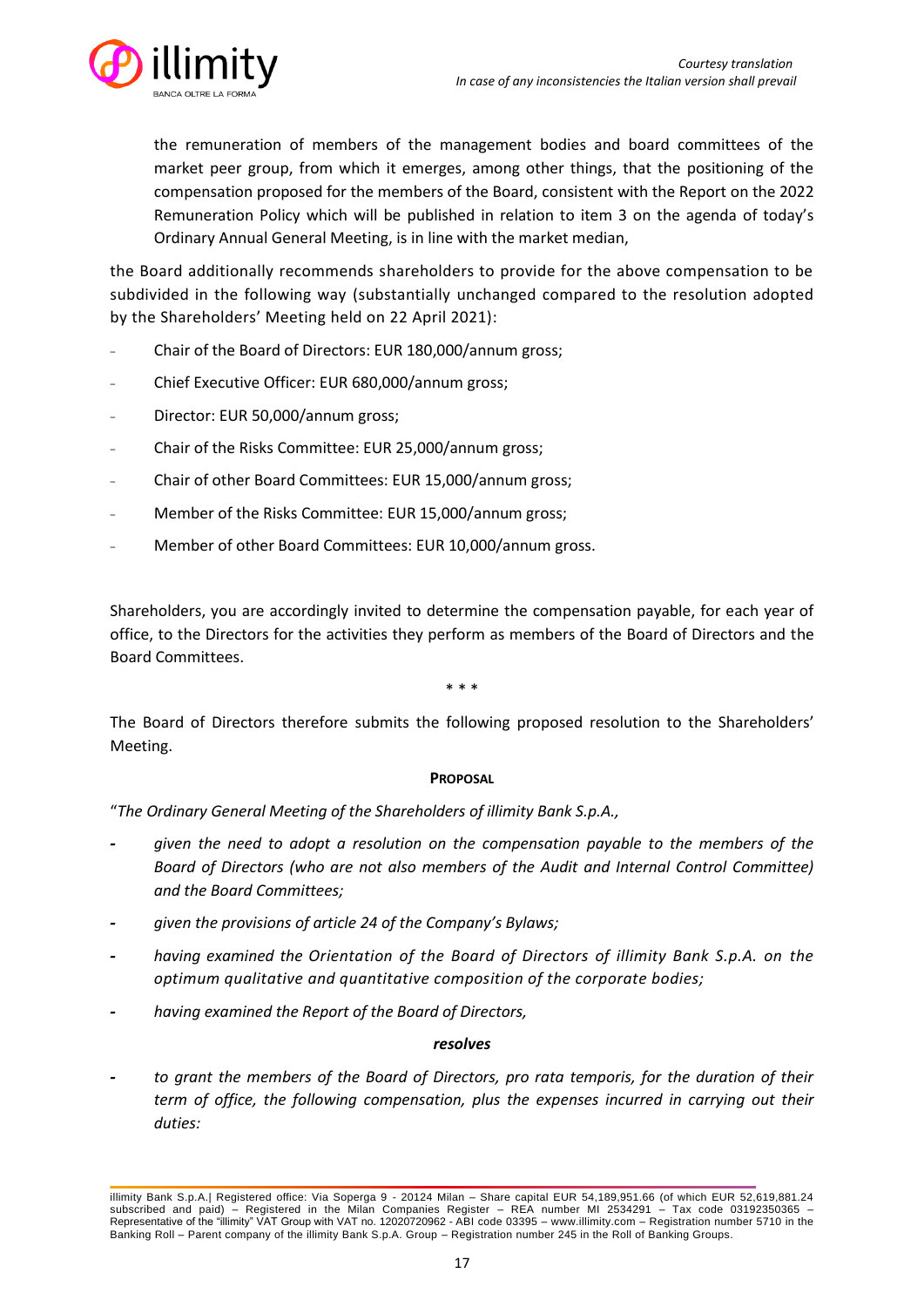

- **-** *Chair of the Board of Directors: EUR 180,000/annum gross;*
- **-** *Chief Executive Officer: EUR 680,000/annum gross;*
- **-** *Director: EUR 50,000/annum gross;*
- **-** *Chair of the Risks Committee: EUR 25,000/annum gross;*
- **-** *Chair of another Board Committee: EUR 15,000/annum gross;*
- **-** *Member of the Risks Committee: EUR 15,000/annum gross;*
- **-** *Member of another Board Committee: EUR 10,000/annum gross;*
- **-** *to authorise insurance cover against the risks arising from civil responsibility to third parties deriving from the legal and contractual obligations inherent in the position as Director and the related judicial protection, with the cost to be borne by the Company, granting the Board of Directors, and the Chair on its behalf, powers to the fullest extent to implement this resolution, including the power to add any changes to the current insurance policy that may be appropriate in relation to terms and conditions, provided these are line with those of the market;*
- **-** *to grant to the Board of Directors, and on its behalf to the Chair of the Board of Directors and the Chief Executive Officer, severally, the broadest possible powers, with no exclusion, to implement the resolutions at the preceding points, taking all the necessary and/or suitable steps for this to be done*".

Milan, 10 March 2022

*On behalf of the Board of Directors*

illimity Bank S.p.A.| Registered office: Via Soperga 9 - 20124 Milan – Share capital EUR 54,189,951.66 (of which EUR 52,619,881.24 subscribed and paid) – Registered in the Milan Companies Register – REA number MI 2534291 – Tax code 03192350365 – Representative of the "illimity" VAT Group with VAT no. 12020720962 - ABI code 03395 – [www.illimity.com](http://www.illimity.com/) – Registration number 5710 in the Banking Roll – Parent company of the illimity Bank S.p.A. Group – Registration number 245 in the Roll of Banking Groups.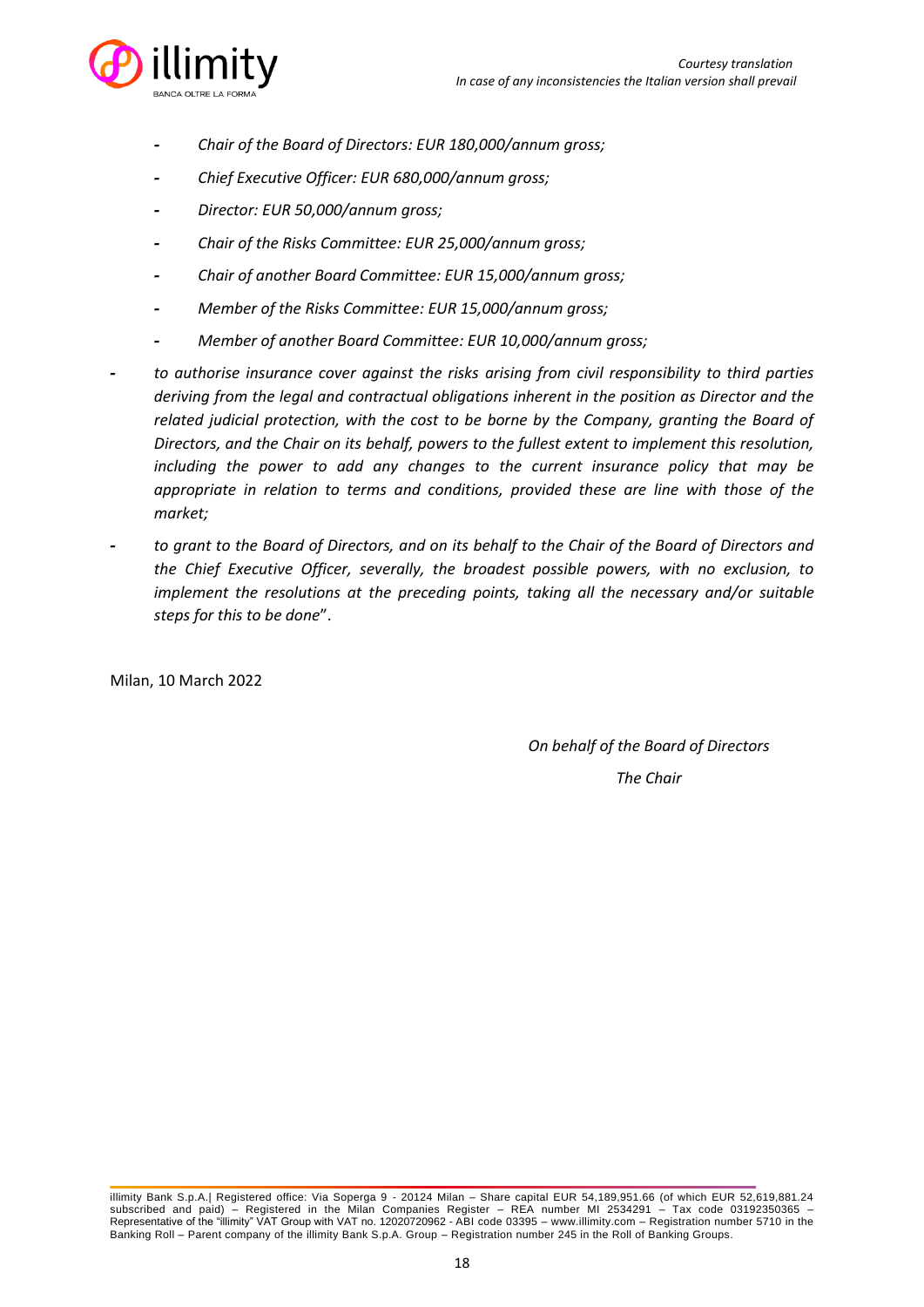

# **POINT 5.5 DETERMINATION OF THE COMPENSATION OF THE MEMBERS OF THE AUDIT AND INTERNAL CONTROL COMMITTEE. RESOLUTIONS PERTAINING THERETO AND RESULTING THEREFROM.**

The appointment of the new Audit and Internal Control Committee leads to the need to determine the compensation payable to its members for their years of office. Pursuant to article 24 of the Bylaws, the Shareholders' Meeting must establish the compensation payable to the members of the Audit and Internal Control Committee.

In this respect you will remember that on 18 January 2019 the Ordinary Shareholders' Meeting resolved to grant the Board of Statutory Auditors the following compensation for 2019, 2020 and 2021 *pro rata temporis* in addition to reimbursing board members for the expenses incurred in the performance of duties connected to the office:

- ₋ Chair of the Board of Statutory Auditors: EUR 70,000/annum gross;
- Standing auditor: EUR 50,000/annum gross.

In addition, outgoing statutory auditors received the benefit of insurance cover against the risks arising from civil responsibility to third parties deriving from the legal and contractual obligations inherent in their position and the related judicial protection (D&O liability insurance), with the associated cost borne by the Company.

In this respect, we inform you that in the Orientations for the composition of the corporate bodies, the outgoing management body also proposes to today's Shareholders' Meeting that the total annual compensation payable to the members of the Audit and Internal Control Committee should be at least EUR 205,000 (two hundred and five thousand).

Furthermore, in consideration of the following:

- the commitment required for the positions as Chair and member of the Audit and Internal Control Committee;
- the benchmarks provided by Willis Towers Watson, a leading independent consultant for the remuneration of members of the control bodies of the market peer group, from which it emerges, among other things, that the positioning of the compensation proposed for the members of the Audit and Internal Control Committee, consistent with the Report on the 2022 Remuneration Policy which will be published in relation to item 3 on the agenda of today's Ordinary Annual General Meeting, is in line with the market median,

the Board additionally recommends shareholders to provide for the above compensation to be subdivided in the following way:

- ₋ Chair of the Audit and Internal Control Committee: EUR 85,000/annum gross;
- Member of the Audit and Internal Control Committee: EUR 60,000/annum gross.

Shareholders, you are accordingly invited to determine the compensation payable, for each year of office, to the members of the Audit and Internal Control Committee.

\* \* \*

illimity Bank S.p.A.| Registered office: Via Soperga 9 - 20124 Milan – Share capital EUR 54,189,951.66 (of which EUR 52,619,881.24 subscribed and paid) – Registered in the Milan Companies Register – REA number MI 2534291 – Tax code 03192350365 – Representative of the "illimity" VAT Group with VAT no. 12020720962 - ABI code 03395 – [www.illimity.com](http://www.illimity.com/) – Registration number 5710 in the Banking Roll – Parent company of the illimity Bank S.p.A. Group – Registration number 245 in the Roll of Banking Groups.